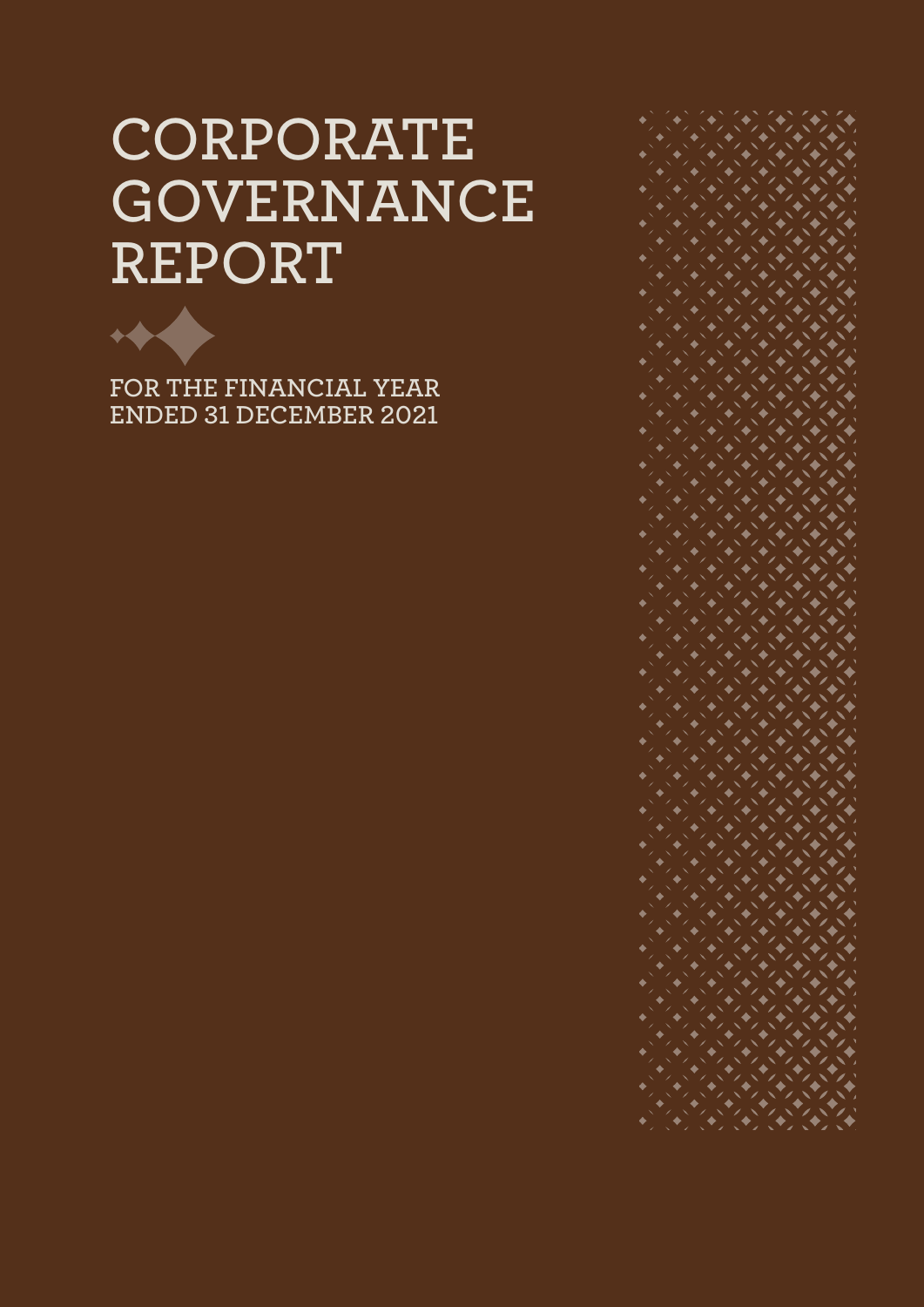## 25 February

Resignation Mr. Salman Abdulghani, Vice Chairman of the Board for personal reasons, and appointment of Mr. Yousef Al Mana to replace him as Vice Chairman.

 $\langle \rangle$ 

## 23 March

Appointment of Ms. Fulya Plas as Chief Risk Officer of the Bank.

## 12 April

Abdulrahman Totonji appointed as Chief Executive Officer and appointment of Mr. Rajesh Bansal as Chief Financial Officer (with effect from 14 June 2021).

The Extraordinary General Assembly was convened to approve the amendment of the Articles of Association and the Corporate Governance Framework of the Bank.

### 22 June

Appointment of Mrs. Rita El Helou as Head of Legal, Compliance and Board Secretary.

## 22 September

QFB's Extraordinary General Assembly held and resolved to increase the nominal issued share capital of the Bank.

 $\blacklozenge$ 

## **KEY GOVERNANCE EVENTS IN 2021**



## **TABLE OF CONTENT**



 $\leftrightarrow$ 

| Key Governance Events in 2021                 | 3.  |  |
|-----------------------------------------------|-----|--|
| Chairman's Governance Statement               | 4   |  |
| Introduction                                  | 5   |  |
| Corporate Governance Framework                | 5   |  |
| Ownership Structure and Shareholders          | 5   |  |
| Board of Directors                            | 6   |  |
| <b>Board Committees</b>                       | 13  |  |
| Executive Management                          |     |  |
| and Management Committees                     | 17  |  |
| Risk Governance & Internal Controls           | 2.1 |  |
| Employee and Other Stakeholders Rights        | 25  |  |
| Environment, Social & Governance (ESG)        | 25  |  |
| Corporate Governance Disclosures              | 26  |  |
| External Auditors Report on                   |     |  |
| Corporate Governance                          | 27  |  |
| External Auditors Report on Internal Controls |     |  |
| over Financial Reporting                      | 29  |  |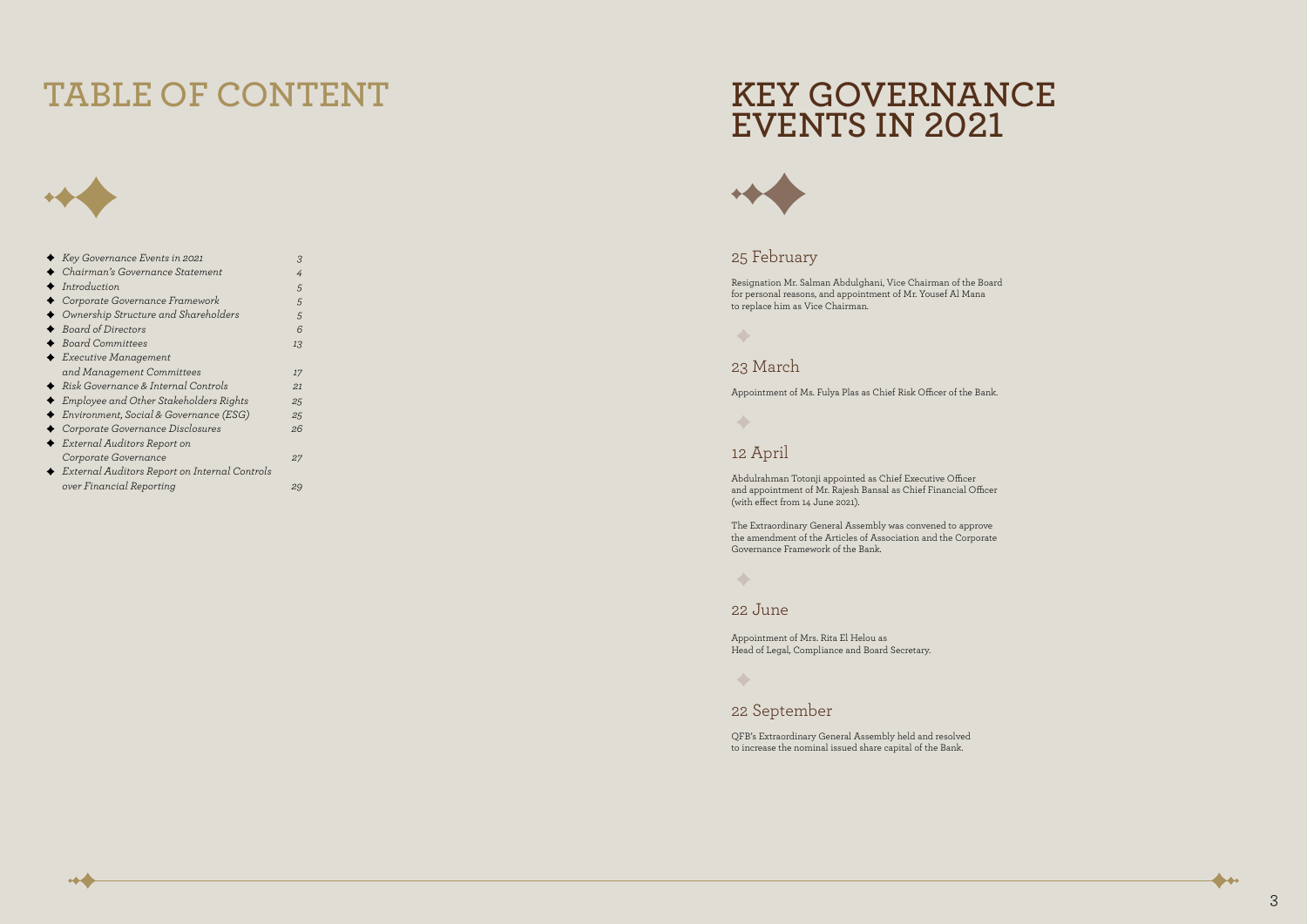## **CHAIRMAN'S GOVERNANCE STATEMENT**



#### Dear shareholders,

rements and best practices of Governance at all times.<br>quirements and best practices of Governance at all times

## **1. INTRODUCTION**

This Corporate Governance Report presents the corporate governance model and system adopted by Qatar First Bank LLC (Public) ("Bank" or "QFB"). QFB's corporate governance system is consistent with the principles contained in the Governance Code for Companies and Legal Entities Listed in the Main Market No. (5) of 2016 ("QFMA Corporate Governance Code") issued by Qatar Financial Markets Authority ("QFMA"), the Governance and Controlled Functions Regulation of 2020 issued by Qatar Financial Centre Regulatory Authority ("QFCRA"), and the applicable rules and regulations relevant to its business and to being a listed entity on Qatar Stock Exchange ("QSE") including the Offering and Listing of Securities Rulebook issued by Qatar Financial Markets Authority as amended from time to which the Bank has adhered to. QFB is aware that an efficient corporate governance system is one of the essential elements for achieving its strategic objectives and the interests of its shareholders and other stakeholders. It is key to highlight that throughout the year ended 31 December 2021, QFB has been in compliance with the provisions of the QFMA Corporate Governance Code as set out in Article 3 of the mentioned code. QFB has also complied with the disclosure requirements of Qatar Exchange ("QE"), including the disclosure of the quarterly, semi-annual and annual accounts, immediate announcement to the market of price-sensitive information, and disclosure of the notice of the Annual General Assembly, according to the deadlines specified by QE regulations. QFB will continue next year to apply further enhancements on its corporate governance framework as it continues to grow its business and target new strategic achievements.

## **2. CORPORATE GOVERNANCE FRAMEWORK**

QFB's Board of Directors is committed to have a corporate governance framework that ensures that processes are in place to maintain an environment with efficient oversight and clear accountability in order to retain the trust of the Bank's shareholders, customers, employees, regulators and other stakeholders. This has been achieved by a Corporate Governance Manual that was approved by the Board with clearly defined responsibilities and efficient internal controls. In addition, the Board has approved a transparent decision-making process with clear reporting lines and responsibilities, along with efficient policies to manage stakeholder accountability, related party transactions, conflicts of interest, disclosure and transparency, business practices and ethics. The corporate governance culture at QFB is characterized by accountability, integrity, transparency, compliance and risk awareness.

 $\leftrightarrow$ 

#### Compliance with the Corporate Governance Regulations

During the year 2021, QFB continued to enhance its corporate governance practices to adapt to the evolving business and strategic directions of the Bank and the changing regulatory environment. QFB's Articles of Association ("AOA"), Corporate Governance Manual which include Board and Board Committees Charters were reviewed and updated to ensure alignment with applicable regulations and the Bank's business, including the QFMA Corporate Governance Code and the Governance and Controlled Functions Regulation of 2020 issued by Qatar Financial Centre Regulatory Authority. The detailed Corporate Governance Report 2021 is an attachment to the Bank's Annual Report and forms an integral part of it. This report is presented to shareholders for approval at the Bank's AGA in 2022 and it can be viewed on the Bank's website www.qfb.com.qa

## **3. OWNERSHIP STRUCTURE AND SHAREHOLDERS**

On this Report Date, the issued and paid up share capital of QFB amounts to QAR 700,000,000 (Qatari Riyals seven hundred million), and is represented by 700,000,000 ordinary shares with a nominal value of QAR 1 (One Qatari Riyal) per share.

On 22 September 2021, the Extraordinary General Assembly ("EGM") of QFB's shareholders resolved to increase the Bank's nominal issued share capital from QAR 700,000,000 (Qatari Riyals Seven Hundred million Qatari Riyals) up to QAR 1,120,000,000 (Qatari Riyals one billion one hundred and twenty million), representing an increase of 60% from the current nominal issued share capital of the Bank within a period of one year from the date of the EGM, by way of offering 420,000,000 (four hundred and twenty million) new ordinary shares. The minutes of the EGM meeting of 12 April can be found on the Bank's website (www.qfb.com.qa) .

The Shareholders of QFB can exercise their statutory rights through participation in the general assembly. As per the Articles of Association of QFB, the Annual General Assembly ("AGA") shall be held before the end of April. Resolutions by the AGA are made by voting, with right to approve or object to the items listed on the agenda of the AGA if they think that such item is not in the interest of the shareholders or the Bank. All shareholders, including minor shareholders, may have the right to appoint a proxy to represent them at the AGA. The AGA's resolutions include:

- Adoption of the yearly income statement and balance sheet
- Election of the Board of Directors and remuneration for Board members, including for committee work (if any)
- Discharge from liability for Board members
- Election of the Auditor and approval of their remuneration
- Approval of Dividends (if any)
- Approval of the Annual Report and the Corporate Governance report.



**Sheikh Faisal bin Thani Al Thani** 

 $\blacklozenge$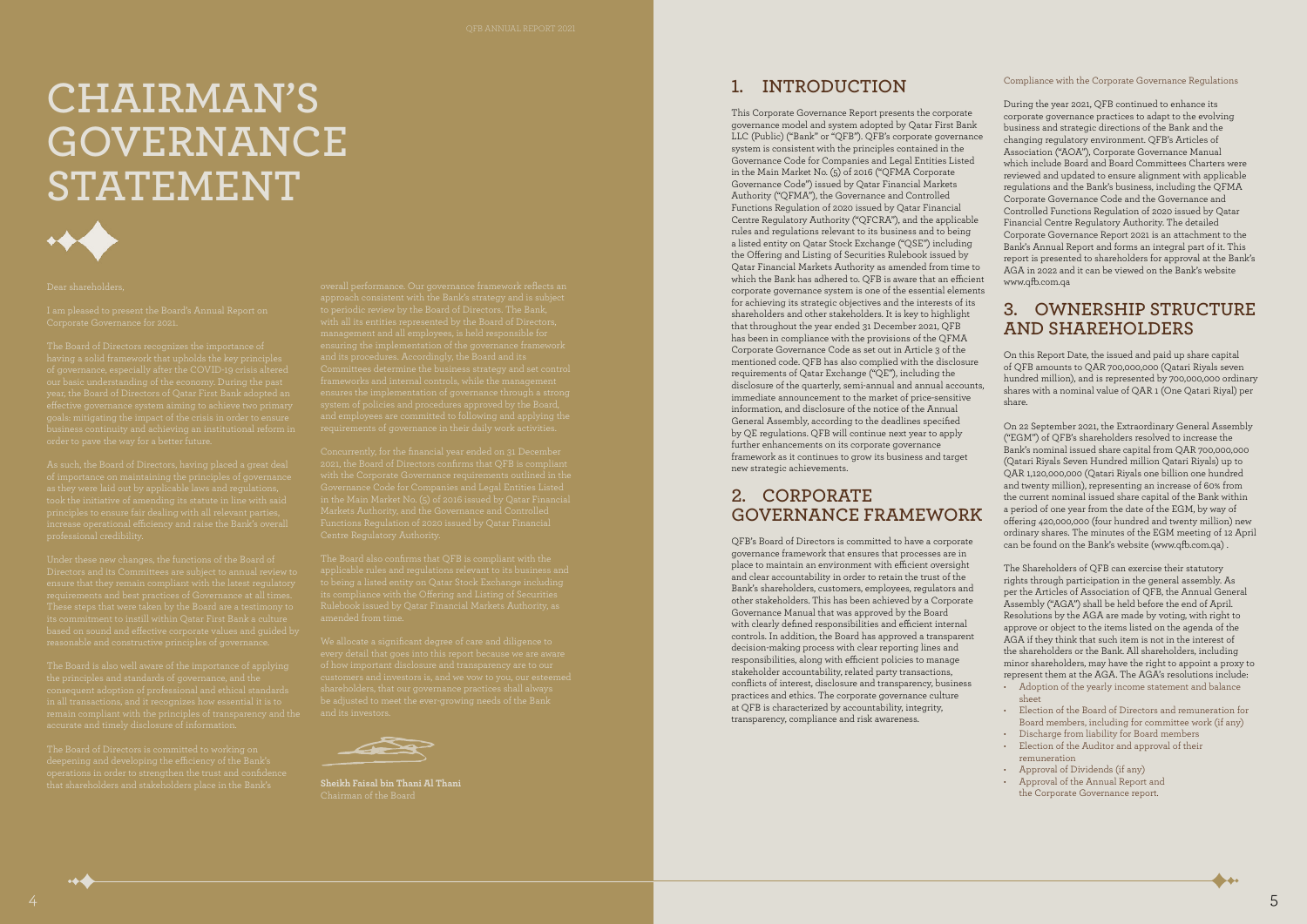#### **3.1 Major Shareholders**

As of 31 December 2021, the following shareholders owned more than 5% of the Bank's shares:

| Shareholder                                                  | <b>Number of Shares</b> | Ownership<br>Percentage |
|--------------------------------------------------------------|-------------------------|-------------------------|
| Al Zubarah<br>Real Estate<br>Investment<br>Company<br>W.L.L. | 105,000,000             | 15%                     |
| Boroog<br>Trading<br>Company<br>W.L.L.                       | 70,000,000              | 10%                     |
| Shift W.L.L                                                  | 35,029,600              | 5%                      |

#### **3.2 Shareholders' Rights**

The shareholders' rights are protected by the QFC's Companies Regulation of 2005, as amended from time to time, the Articles of Association of the Bank, QFB's Board charter, the QFMA Governance Code, and other applicable rules and regulations. In accordance with the procedures described in the Articles of Association, the Bank makes available the following documents to the shareholders:

- Shareholders' register (upon request)
- Board member information (available on the website).
- Articles of Association (available on the website).
- Instruments creating a charge or right on the Bank's assets.
- Annual Report which is submitted to the General Assembly on a yearly basis (available on the website). • Any other document submitted to the General Assembly
- (available on the website).

#### **3.3 Annual General Assembly 2021**

The 2021 AGA was held virtually by videoconference due to the Covid-19 pandemic. The AGA was held on 05 April 2021 in Doha - Qatar. A total of 22 shareholders attended the meeting (in person or by proxy), owning 361,234,507 shares in the Bank and representing about 51.6 per cent of the share capital of the Bank.

#### **3.4 Access to Information, Dividend Distribution, and Right to Extraordinary Decisions**

QFB ensures that the Bank's shareholders have timely access to the information through the Bank's website or by contacting QFB's Investor Relations.

Additionally, the Bank's AOA and Dividend Policy sets out the terms and conditions for the distribution of profits, which are in accordance with the applicable laws. The audited

financial statements presented to the AGA for endorsement determines if profits would be distributed.

Furthermore, QFB's Articles of Association guarantees the rights of the shareholders, in particular, the minorities in the event where the Bank enters into major transactions, change in capital structure, and other matters as stipulated in the AOA of the Bank.

## **4. BOARD OF DIRECTORS**

The Board of Directors of QFB is entrusted with the overall strategy and direction of the Bank and with the supervision of its management.

#### **4.1 Board Composition**

The Board consists of seven directors, with at least one-third of them being independent members and the majority being non-executive members. The strategic shareholders of the Bank may, according to the Articles of Association ("AOA") of the Bank appoint two members of the Board, including the Chairman who is at all times appointed by Al Zubara Real Estate Investment Company LLC. The remaining board members are elected by secret ballot at the Annual General Assembly ("AGA") of the shareholders. Elected and appointed directors shall serve for a term of three years and shall be eligible for re-election.

Each of the Bank's 7 Directors elected at the AGA in 2019 began their respective three-year term of office with effect from and including 22 April 2019. The next election of the Board is due at the AGA to be held in 2022 in respect of the financial year beginning 1 January 2022. Following the resignation of Mr. Salman Abdulghani on 25/02/2021 the Board unanimously voted to approve the appointment of Mr. Mohamed Yousef Al Mana as Vice Chairman to replace Mr. Abdulghani. The Nomination, Remuneration and Corporate Governance Committee of the Board has set policies and procedures for the Board election, which were reviewed and approved by QFB's Board of Directors.

#### **4.2 Directors' Qualifications**

According to QFB's Board Charter, the Board should consist of professional and competent members with a broad range of commercial skills, leadership skills in shaping and directing strategy, and general understanding of banking activities and corporate governance issues. They shall also have appropriate professional qualifications and proven record of success that enable them to bring useful expertise to the Board's discussions and decisions and to make meaningful contributions to QFB's strategy and policies with effective oversight of the proper functioning of the Management.

QFB's board members exhibit high integrity, strong alignment with shareholders and are actively focused on value creation with a commitment to the long-term success of QFB. They also have knowledge of corporate governance requirements and practices and are committed to corporate responsibility extending beyond our direct stakeholders.

The following provides information on the members of the Board of Directors and on the professional history and education of each member:

### **H.E. Sheikh Faisal bin Thani Al Thani**

*Chairman Appointed in 2019 for a term of three years Representing Al Zubara Real Estate Investment Company LLC ("Al Zubara") Number of shares owned: 0 (0 %) Number of shares owned by Al Zubara: 105.000.000 (15 %)*

H.E. Sheikh Faisal bin Thani Al Thani has occupied the position of Chairman of QFB's Board of Directors since April 2019. He has also been serving as the Chairman of Ooredoo Group's Board of Directors since March 2020, and he is currently a board member of Qatar Insurance Company. His Excellency is well-known for his wide range of experience in holding leadership positions, as he is also currently acting as the Chief of Asia-Pacific & Africa Investments at Qatar Investment Authority. Additionally, His Excellency has extensive experience in investments, banking, telecommunication, real estate development and construction. Sheikh Faisal bin Thani Al Thani holds bachelor's degree in Business Administration from Marymount University in Arlington Virginia, US, and a Master's in Business Administration from HEC Paris in Doha, Qatar.

#### **Mr. Mohamed Yousef Al Mana**

*Vice Chairman Non-Executive Member - Elected in 2019 for a term of three years Representing all shareholders Number of shares owned: 7000 (0.01 %)*

Mr. Al Mana has been a QFB Board member since April 2019, operating within its ARCC, Executives and NRCGC Committees. Mr. Al Mana has extensive experience in security and defense in the public sector occupying various security and enforcement roles with the Qatari Police and the Ministry of Internal Affairs. Mr. Al Mana is an avid champion of the weight-lifting sport in Qatar, a member of the Arab Olympic Committee and the first vice president of the Qatar Olympic Committee. He is also a member of the Shura Council and the Chairman of the Economic and Financial Affairs Committee within the Shura Council. Mr. Al Mana holds a Bachelor's Degree in Homeland Security from the Academy of Homeland Security in Doha, Qatar.

#### **Mr. Abdel Latif Al Sada**

*Non-Executive - Independent Member Elected in 2019 for a term of three years Representing all shareholders Number of shares owned: 0 (0%)*

Mr. Al Sada has been a QFB Board member since April 2019 and he currently chairs the Nomination, Remuneration, and

 $\sim$  4

Corporate Governance Committee ("NRCGC"). Mr. Al Sada has extensive experience in accounting, auditing, and administration gained in the public sector, and he is currently serving as the Head of Human Affairs at the Amiri Diwan. Mr. Al Sada holds an Accounting Diploma from the College of Technology in Doha, Qatar, and a Bachelor's Degree from the Higher Institute of Cooperative and Administrative Studies in Egypt.

#### **Mr. Ibrahim Al Jaidah**

*Non-Executive - Independent Member since incorporation Re-elected in 2019 for a term of three years Representing all shareholders Number of shares owned: 1.864.839 (0.266 %)*

Mr. Al Jaidah has been a QFB Board member since April 2019, operating within its Executive Committee. Mr. Al Jaidah has extensive experience in urban planning, construction, real estate development and design. He currently serves

as the Group Chief Executive Officer and Chief Architect of the Arab Engineering Bureau which has branches spanning across Doha, Muscat, Manilla, and Kuala Lumpur. Mr. Al Jaidah holds Bachelor's Degree in Environmental Design and Architecture from the University of Oklahoma in Norman, Oklahoma, in the US.

#### **Mr. Mohammed Al Hajiri**

*Non-Executive Member since incorporation Re-elected in 2019 for a term of three years Representing all shareholders Number of shares owned: 63.700 (0.009 %)*

Mr. Al Hajiri has been a QFB Board member since April 2019, operating within its NRCGC Committee. Mr. Al Hajiri has a robust career in economic research working for the Qatari Government and he is currently serving as the Head of Political and Economic Research at the Amiri Diwan. Mr. Al Hajiri holds a Bachelor's Degree in Economics and Management from Qatar University, and he has earned an Economics Certificate from the London School of Economics and Political Science, and an Economics and Strategic Studies Certificate from Harvard University.

#### **Dr. Mohammed Al Qahtani**

*Non-Executive Member Elected in 2019 for a term of three years Representing all shareholders Number of shares owned: 2.068.646 (0.296 %)*

Dr Al Qahtani has been a QFB Board member since 2019, operating within its ARCC Committee. Dr. Al Qahtani has acquired an extensive experience in consumer goods, oil and gas, real estate, and construction after working for several large Qatari companies including Al Meera, Qatar Market, and Qatar Gas. Dr Al Qahtani holds a Bachelor's Degree in Law from Beirut Arab University in Muscat, Oman, a Master's Degree in International Commercial Law from Northumbria University in Newcastle, UK, and a PhD in Int ernational Commercial Law from Durham University in Durham, UK.

 $\blacklozenge$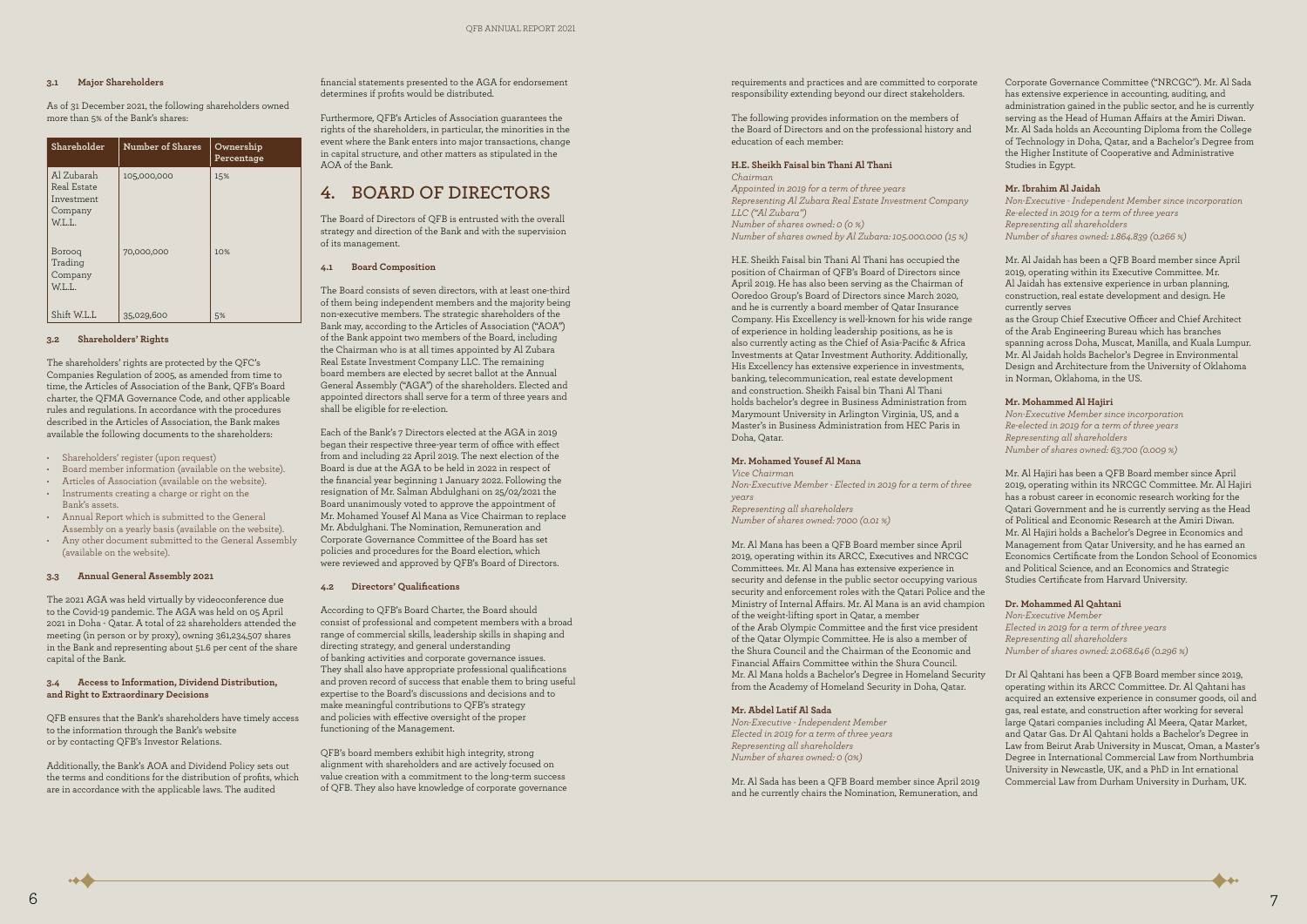#### **Mr. Salem Al Marri**

*Non-Executive - Independent Member Elected in 2019 for a term of three years Representing all shareholders Number of shares owned: 0 (0%)*

Mr. Al Marri has been a QFB Board member since April 2019, and he currently chairs the Audit, Risk, and Compliance Committee ("ARCC"). Mr. Al Marri has extensive experience in finance, auditing, management within several sectors including banking, defense, real estate, petrochemistry, oil and gas, and he is currently serving as the Director of Finance and Administration at Barzan Holding. Mr. Al Marri holds a Bachelor's Degree in Accounting and Finance from Qatar University, a Masters' Degree in Islamic Finance from Hamad bin Khalifa University Qatar, and a Master's in Business Administration from HEC Paris, Doha, Qatar. **4.3 Independent Members** 

QFB's independent members satisfy the independent directorship criteria as stipulated under the AOA of the Bank and the applicable corporate governance laws and regulations.

A director will be considered to be independent for the purposes of service on the Board and any Board Committee, if that Director satisfies the standards adopted by the Board to determine the independence status of a director including but not limited to:

- To be independent from the Management;
- Not to be an employee or member of a board of directors or owner or partner or a large shareholder of a consultant employed by the Bank, including the external auditor of the Bank;
- Not to be a first-degree relative or a representative of any board member or senior executive manager of the Bank

#### **4.4 Chairman**

According to QFB's AOA, the Chairman is at all times appointed by Al Zubara Real Estate Investment Company LLC. During 2021, the Chairman continued to provide leadership for all aspects of the Board's activities and ensure that the Board meets its commitments in compliance with the applicable laws and regulations and that all the resolutions adopted by the Board are effectively implemented.

The AOA of the Bank stipulates that the Vice Chairman shall replace the Chairman if the latter is prevented in any other way from fulfilling his duties and responsibilities. The role of the Chairman includes, among others:

- To be primarily responsible for the activities of the Board and its Committees.
- To act as the spokesman for the Board and a principal contact for the CEO, ensuring that regular meetings are held with the CEO to discuss updates on the Bank's business.
- To chair and coordinate the Board meetings, ensure that appropriate issues are addressed in a timely manner and attend to the affairs of the Board externally.
- To maintain regular contact with the Board, and consult with them on strategy, business development and risk management of the Bank.
- To ensure the proper and effective functioning of the Board.
- To coordinate the agenda, information packages and related events for Board meetings in conjunction with the Board Secretary.
- To approve the agenda of the Board meeting, taking into consideration matters proposed by any board member.
- To encourage all Board members to collectively and effectively participate in dealing with the Board affairs to ensure that the Board is working with its responsibilities to achieve the best interest of the Bank.
- To make all data, information, documents and records of the Bank, and of the Board and its Committees, available for Board Members and ensure Board receives proper information including:
	- Information on QFB's business, strategy and affairs.
	- Information and resources required to fulfill the Board's responsibilities, including regular updates from the CEO, as well as executive management on all issues important to the welfare and future of the Bank
	- Management strategies, plans, policies and key performance indicators.
- To create effective communication channels with the shareholders and make their opinions heard to the Board.
- To allow effective participation of the non-executive board members in particular, and promote constructive relations between executive, non-executive and independent Board Members.
- To build consensus and develop teamwork within the Board to foster a constructive and harmonious relationship between the Board and Management.
- To keep the members constantly informed about the implementation of the provisions of the QFMA Corporate Governance Code. To this end, the Chairman may authorize another Board Committee to follow up on this matter.
- To ensure that the Board has a process for assessing its own performance, and the performance of its Committees and the individual directors. The task to conduct the performance assessment is delegated to the Nomination and Remuneration Committee and the results are reported to the Board.
- To chair The Annual General Assembly meetings and ensure these meetings are efficiently and effectively organized with the assistance of the Board Secretary, and that the shareholders are adequately informed of the performance of the Bank.
- To ensure that all directors are offered regular training in addition to initial induction, and that the annual budget includes an allocation for board trainings.
- To maintain high levels of corporate governance standards within QFB in line with local regulations and better practices.
- To ensure the implementation of the Disclosure and Communication Policy of the Bank.
- To sign the Annual Report and Corporate Governance Report of the Bank.

#### **4.5 Board Meetings**

4.5.1 Company Secretary:

The Board shall appoint a Board/Company Secretary to organize the meetings of the Board and Board C ommittees in addition to other tasks as approved by the Board. All board members shall have direct access to the Company Secretary.

On 22 June 2021, the Board issued a resolution to appoint Mrs. Rita El Helou to the role of Company Secretary, as a replacement of her precedent. Mrs. Helou serves also as the Head of Legal & Compliance for the Bank, with over 11 years of experience in legal, compliance and corporate governance. Prior to joining QFB, she served as Head of Legal at Vodafone Qatar. Her main functions as Company Secretary can be summarized as follows:

- 1. Drafting minutes of Board and Board Committees' meetings, and keeping records of all minutes and resolutions passed by the Board and its Committees in a special log to facilitate follow up on the matters requiring action.
- 2. Keep paper and electronic records of all resolutions passed by circulation and all communications and correspondence related to Board affairs.
- 3. Coordinate and work closely with the Chairman of the Board and the respective chairman of each Board Committee to prepare and organize meetings, agendas and paperwork related to the meetings, as well as to facilitate communication with the other Directors and members of the executive management.
- 4. Sending invitations on behalf of the Chairman to all board members and participants to attend the Board or Board Committees' meetings, and receiving Directors' requests to add any items on the agenda;
- 5. Facilitate timely access to all information, documents, and data pertaining to the Company to all Directors;
- 6. Arrange to receive Directors' acknowledgments related to the segregation of duties pursuant to the relevant laws and the provisions of the QFMA Corporate Governance Code.

 $\sim$  4

#### 4.5.2 Frequency of meetings:

The Board may be called to a meeting and a Board meeting shall be held at least six times in each year at the principal office of the Bank or any such place as the Directors may determine. Additional ad hoc meetings may be called as required.

4.5.3 Attendance and Quorum:

- 1. Board members are expected to prepare adequately, attend and participate at Board and Board Committee meetings.
- 2. Members who fail to attend more than three consecutive meetings without an excuse accepted by the Board shall be considered as having resigned.
- 3. The Board and each Board Committee shall be in quorum if majority of the Members are in attendance. A Board or a Board Committee member may also attend by written proxy issued to an attending Board Member. No Member shall deputize for more than one Director and the Director acting as a proxy for another Director shall have two votes. Proxies shall be duly recorded in the Minutes of the meeting and records maintained with the Company Secretary.
- 4. The Board and its Committees pass their resolutions by a simple majority. In case of equal division of votes, the Chairman of the Board or, in his absence, the Vice Chairman shall cast the deciding vote. The Chairmen of the Board Committees shall not have a casting vote.
- 5. The Chief Executive Officer and the Company Secretary shall attend each Board meeting with no voting rights. Other persons may be invited to attend when addressing specific matters at Board meetings, subject to Chairman's approval.

In 2021, the Board held the following meetings:

| Date of Board<br>Meeting | Director's Attendance                              |
|--------------------------|----------------------------------------------------|
| 25/02/2021               | 6 members, including the Chairman<br>and one Proxy |
| 12/04/2021               | All members                                        |
| 16/06/2021               | All members                                        |
| 11/08/2021               | All members                                        |
| 27/10/2021               | All members                                        |
| 08/12/2021               | 6 members, including the Chairman                  |

8 9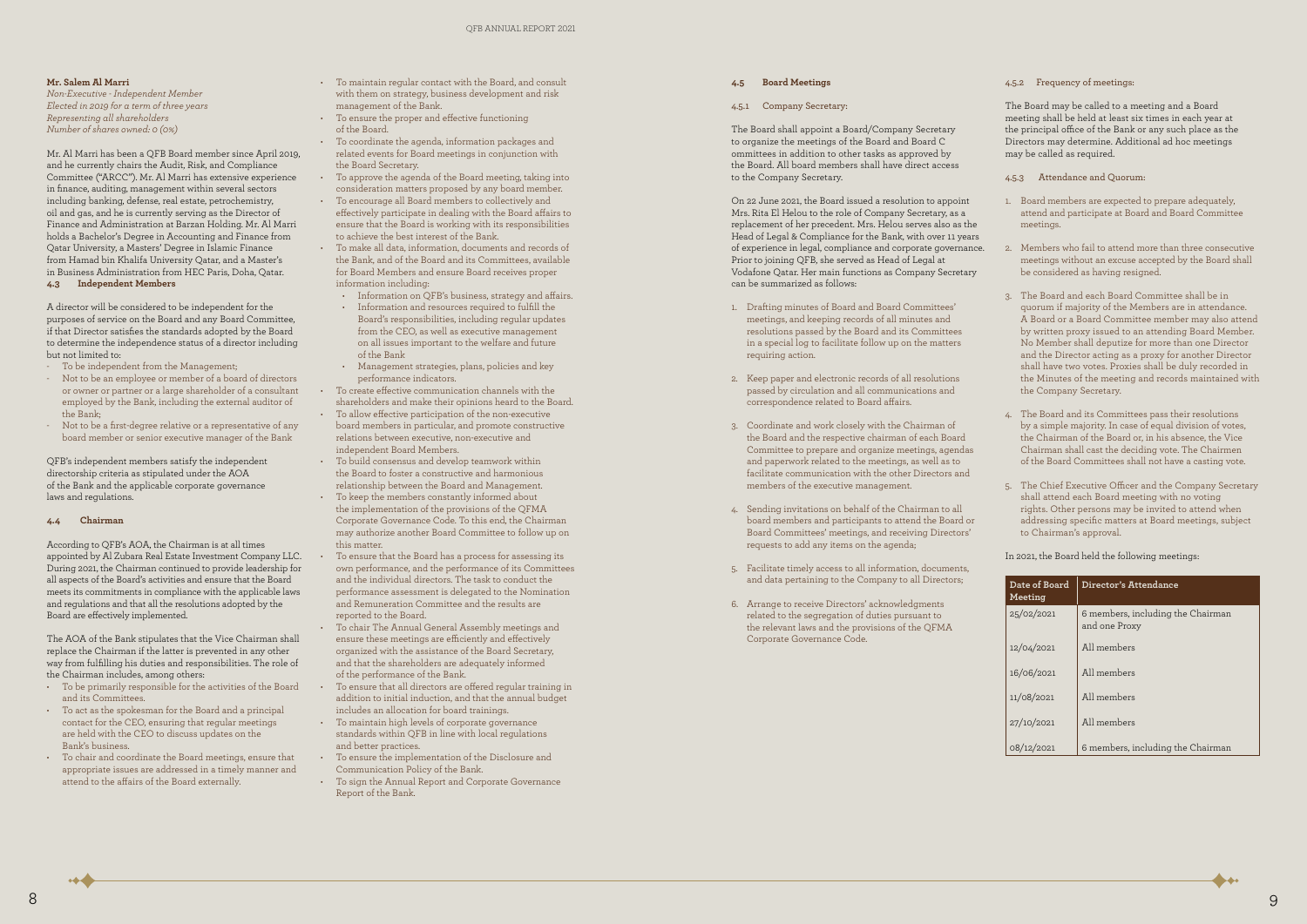#### The attendance of the Directors at Board meetings and Board Committees' meetings in 2021 were as follows:

| Director's Name                                    | BOD <sup>1</sup><br>Meetings | EXCOM <sup>2</sup><br>Meetings | ARCC <sup>3</sup><br>Meetings | NRCGC <sup>4</sup><br>Meetings |
|----------------------------------------------------|------------------------------|--------------------------------|-------------------------------|--------------------------------|
|                                                    | 6 meetings                   | 1 meeting                      | 6 meetings                    | 3 meetings                     |
| H.E. Sheikh Faisal bin Thani Al Thani,<br>Chairman | 6/6                          | 1/1                            | <b>NA</b>                     | <b>NA</b>                      |
| Mr. Mohamed Yousef Al Mana,<br>Vice Chairman       | 5/6                          | O/1                            | 5/6                           | 5/6                            |
| Mr. Salem Al Marri                                 | 6/6                          | <b>NA</b>                      | 6/6                           | <b>NA</b>                      |
| Mr. Abdel Latif Al Sada                            | 6/6                          | <b>NA</b>                      | <b>NA</b>                     | 6/6                            |
| Mr. Ibrahim Al Jaidah                              | 6/6                          | 1/1                            | <b>NA</b>                     | <b>NA</b>                      |
| Mr. Mohammed Al Hajiri                             | 6/6                          | <b>NA</b>                      | <b>NA</b>                     | 6/6                            |
| Dr Mohammed Al Qahtani                             | 6/6                          | <b>NA</b>                      | 6/6                           | <b>NA</b>                      |

*1 BOD: Board of Directors*

*2 EXCOM: Executive Committee*

*3 ARCC: Audit, Risk and Compliance Committee* 

*4 NRCGC: Nomination, Remuneration and Corporate Governance Committee*

The main decisions taken by the Board in 2021 are as follows:

- Appointment of Mr. Abdulrahman Totonji as Chief Executive Officer of the Bank.
- Appointment of Mr. Rajesh Bansal as Chief Finance Officer of the Bank
- Recommend the Extraordinary General Assembly to approve a capital increase proposal
- Approval and review of various policies including: risk policies, HR policy, Internal Audit Charter, AML policies, and other policies.
- Approval of a new strategy for the Bank
- Approval of the exit of PE investment fund

#### **4.6 External Advice**

QFB's Board and each Board Committee may seek, at the Bank's expense, appropriate independent professional advice as and when it considers necessary.

#### **4.7 Board Performance Review**

QFB's Board of Directors comply with its Board and Board Committees Performance Policy which outline the parameters of assessing the Board's role in exercising accountability towards its stakeholders and examining the role and responsibilities of the Board and Board Committees and how effectively they are fulfilled.

The Board has implemented a process for evaluating its performance on a continuing basis. This evaluation requires the assessment of the Board, its Committees, and each individual director. The Board members have completed an annual self-assessment form for the year 2021 indicating their contribution and interaction within the Board and the Committees, the quality of their output as well as their understanding of their role within the Board and Board Committees. Furthermore, the assessment indicated their opinion and satisfaction on the Board/Committee structure, operations, interactions as well as roles and responsibilities. The results of these evaluations have been reported to the full Board, and there will be a follow-up on any issues and concerns that emerged from the assessment.

Furthermore, the Board has also completed an annual assessment of the senior management. The results reflected continued satisfaction with the Executive Management's performance.

The NRCGC reviewed the results of all performance reviews and submitted its report to the Board to discuss and evaluate the overall performance of the Board and its sub-committees during 2021 in accordance with the requirements of the QFMA Corporate Governance Code. The Board concluded that the Board and its subcommittees embody the desired culture and values of the Bank.

#### **4.8 Development & Learning**

The Board Induction and Training Policy is part of the Corporate Governance Manual which was approved by the Annual General Assembly to ensure that Directors and Board Committees Members are provided with an induction program and continued development and learning programs.

In preparation of the new Board election which will take place in 2022, QFB has also included in its Induction and Training Policy a plan for the new directors to inform them about the functioning of the Board and its sub-committees, the Bank's overall activities and business and to provide them with an overview of their duties and obligations under the applicable laws and regulations and the Bank's AOA. Additionally, the Directors perform their duties autonomously and with competence, and they are aware of the responsibilities pertaining to their role. They are also kept periodically informed by the competent business functions about the principal regulatory and self-regulatory changes affecting the Bank and the performance of their duties.

#### **4.9 Segregation of Duties**

QFB ensures that the roles of the Chairman and Chief Executive Officer are separated to promote overall board independence while allowing the CEO to focus on the everyday demands of managing the Bank. This helps the Board to provide a better and more balanced governance structure by enabling more effective supervision of the management. The roles of the Chairman and the CEO are held by different persons and are clearly defined and approved by the Board at QFB.

During the year ended 31 December 2021, QFB was fully compliant with Article 7 of the QFMA Corporate Governance Code whereas none of the members of the Board is a director on more than 3 local public companies' boards and none of them is a chairman or vice chairman on more than two public companies' boards. All QFB Board members sign an annual Independence and Conflict of Interest Declaration that is maintained by the Company Secretary as part of the Board records.

The Board members of QFB assume the following positions at QFB and other public companies:

| Name                                        | Board-level<br>Membership at<br><b>OFB</b>                       | Board-level<br><b>Membership and Senior</b><br>Positions in other<br>companies                                                                                                                  |
|---------------------------------------------|------------------------------------------------------------------|-------------------------------------------------------------------------------------------------------------------------------------------------------------------------------------------------|
| H.E. Sheikh<br>Faisal bin<br>Thani Al Thani | • Chairman<br>of the Board<br>Chairman<br>$\cdot$<br>of $EXCOM1$ | • Chairman of the Board<br>of Directors of Ooredoo<br>Group<br>Board member of Qatar<br>Insurance Company.<br>Chief of Asia-Pacific<br>& Africa Investments<br>at Oatar Investment<br>Authority |

 $10$ 

 $\leftrightarrow$ 

| Mr. Mohamed<br>Yousef Al<br>Mana                          | • Vice Chairman<br>of the Board<br>Member of<br><b>EXCOM</b><br>• Member of<br>ARCC <sub>2</sub><br>Member of<br>NRCG <sub>3</sub> | Member of the Arab<br>Olympic Committee<br>Member of the Shura<br>Council<br>Chairman of the<br>Economic and Financial<br>Affairs Committee of the<br>Shura Council. |  |  |
|-----------------------------------------------------------|------------------------------------------------------------------------------------------------------------------------------------|----------------------------------------------------------------------------------------------------------------------------------------------------------------------|--|--|
| Mr. Salem<br>Al Marri                                     | Member of the<br>Board<br>Member of<br><b>ARCC</b>                                                                                 | Director of Finance and<br>Administration at Barzan<br>Holding                                                                                                       |  |  |
| Mr. Abdel Latif<br>Al Sada                                | • Member of the<br>Board<br>Member of<br><b>NRCGC</b>                                                                              | Head of Human Affairs<br>$\bullet$<br>at the Amiri Diwan                                                                                                             |  |  |
| Mr. Ibrahim<br>Al Jaidah                                  | • Member of the<br>Board<br>• Member of<br><b>EXCOM</b>                                                                            | Group Chief Executive<br>Officer and Chief<br>Architect of the Arab<br>Engineering Bureau.                                                                           |  |  |
| Mr.<br>Mohammed Al<br>Hajiri                              | • Member of the<br><b>Board</b><br>Member of<br><b>NRCGC</b>                                                                       | Head of Political and<br>$\cdot$<br>Economic Research<br>at the Amiri Diwan                                                                                          |  |  |
| Dr Mohammed<br>Al Qahtani                                 | • Member of the<br>Board<br>Member of<br><b>ARCC</b>                                                                               | <b>NA</b>                                                                                                                                                            |  |  |
| 1 EXCOM: Executive Committee of the Board                 |                                                                                                                                    |                                                                                                                                                                      |  |  |
| 2 ARCC: Audit, Risk and Compliance Committee of the Board |                                                                                                                                    |                                                                                                                                                                      |  |  |

*3 NRCGC: Nomination, Remuneration and Corporate Governance* 

*Committee of the Board*

#### **4.10 Remuneration of Directors**

Except for the Executive Directors, if any from time to time are in office, no Director of QFB shall receive from the Bank any compensation other than the fees (including sitting fees) which a Director is entitled to receive under the AOA and the Remuneration Policy approved by the shareholders of the Bank.

QFB has in place a policy outlining the basis and method of determining the Board remunerations which is approved by the AGA.

For the year 2021, the Board did not approve the payment of remuneration for the board's performance during the year 2021 since the Bank failed to achieve the criteria for such remuneration.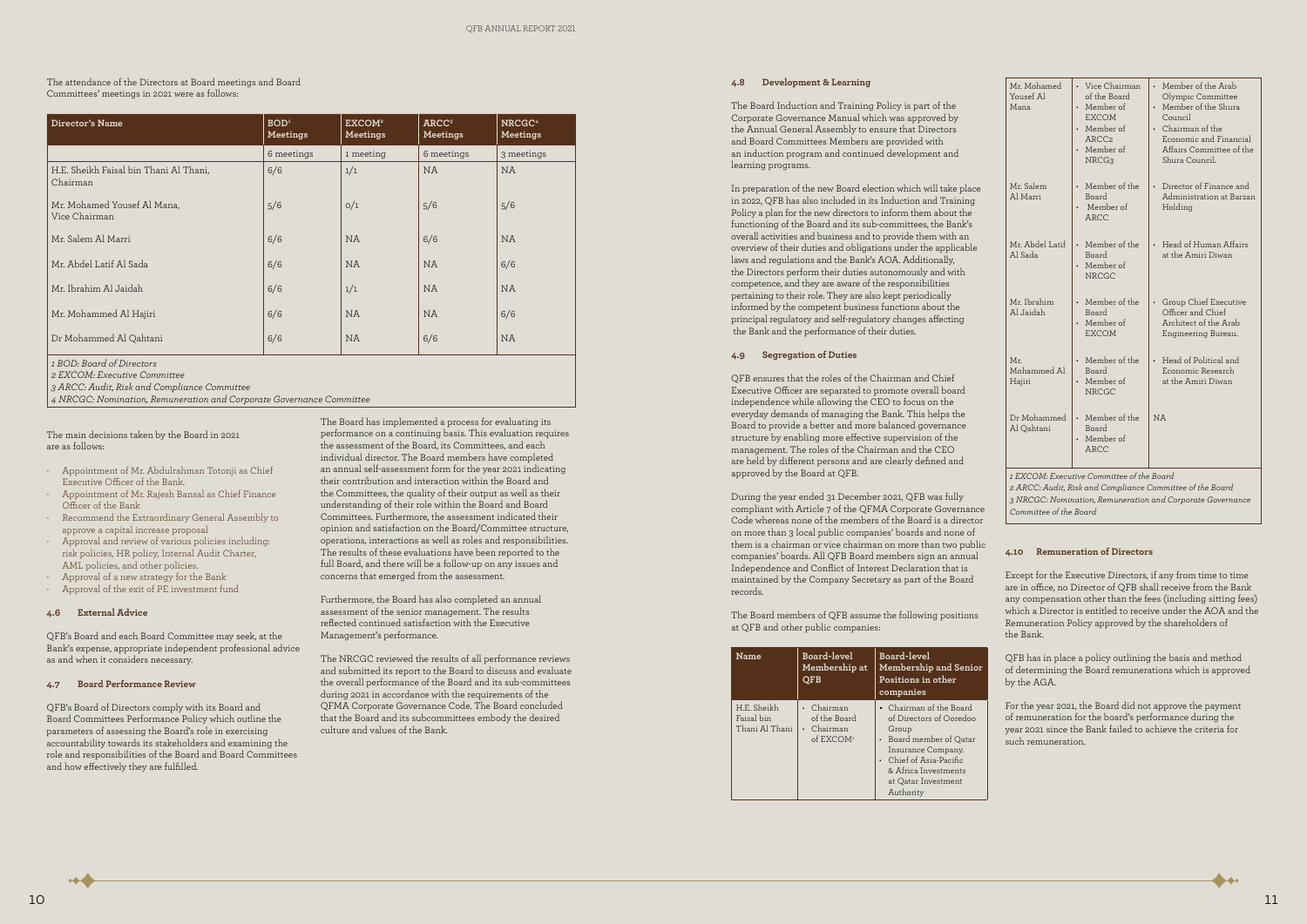#### **4.11 Conflict of Interest and Insider Trading**

Members of the Board and employees may not, in connection with their work, demand nor accept from third-party payments or other advantages for themselves or for any other person or grant third parties' unlawful advantages.

Members of the Board are bound by QFB's best interests. No member of the Board may pursue personal interests in his/her decisions or use business opportunities intended for the Bank for himself/herself. The Board must disclose insider information directly relating to the Bank without delay unless it is exempted from the disclosure requirement in an individual case.

All Board members, management and people who have access to the Bank's financial results and obtain remuneration from the Bank are prohibited from trading in QFB stock during the Blackout periods as per Qatar Stock Exchange's and Article 111 of the QFMA Listing Rules.

The Board members annually sign an Independence and Conflict of Interest Declaration to confirm that they are not aware of any conflicts of interest that exists or is likely to exist with QFB and disclose their trading in the Bank's securities during the reported year as well as the trading of their spouses and minor children.

#### **4.12 Related-Party Transactions**

In 2021, the Board of Directors continued to comply with the policy and procedure for related-parties' transactions, which establishes the rules for the approval and execution of the related-parties transactions conducted directly by QFB or by its subsidiaries.

QFB's Directors have fully complied with this requirement during the year 2021. A special section of the financial statements shows the principal transactions with related-parties undertaken by the Bank whenever approved and concluded. Below is a table summarizing the said information:

- Approve and monitor the Bank's risk management strategy, risk appetite and risk policies;
- Ensure that the Management adopts an appropriate framework to ensure the effective management of risk, including appropriate systems, policies and controls;
- Monitor the Bank's capital structure;
- Supervising the main capital expenses of the company and acquisition/disposal of assets;
- Consider any emerging issues and matters which may have a material impact on the Bank's business and affairs;
- Receive regular financial performance reports from the Management and monitor actual performance in light of the Bank's strategic objectives and budgets;
- Approve the appointment and compensation of senior executive officers of the Bank and the compensation and incentive pool for the staff;
- Approve arrangements for the AGA and other general meetings of the shareholders;
- Recommend to the AGA approval of the Bank's annual report and accounts, the Board's annual remuneration, the appointment of external auditors and other items as stipulated under the AOA of the Bank and the applicable laws and regulations;
- Determine the Bank's dividend policy;
- Determine and approve the Bank's policies as required under the corporate governance regulations and other applicable laws and regulations
- Receive and review reports prepared by the Management on main material matters, including but not limited to:
	- Relationship with regulatory authorities;
	- Human Resources matters
	- Litigation, claims and insurance matters;
	- Fraud, security and compliance with anti-money laundering (AML) and sanctions requirements;
	- Business continuity management and disaster recovery;
	- Investor relations and corporate and public communication;
	- Corporate Social Responsibility (CSR);
	- Information systems and technology; and
	- Insider trading and whistle-blowing;
- Receive and review the Minutes of the Board and Board Committees;
- Establish and review the charters of the Board Committees;
- Review the performance of the Board and Board Committees on an annual basis;
- Approve a delegation of authority matrix for expenditure, lending and other risk exposures;
- Extent of compliance with applicable statutory, regulatory and banking requirements; and
- Any other responsibilities as stipulated under the applicable laws and regulations

| Nature of<br>relationship         | Purchase of<br>goods and<br>services | Financings<br>assets<br>and other<br>receivables | Other<br>payables | Unutilized<br>credit<br>facilities | Assets under<br>management | Fee<br>income            | <b>Expenses</b><br>including<br>provision<br>incurred/<br>(reversed) |
|-----------------------------------|--------------------------------------|--------------------------------------------------|-------------------|------------------------------------|----------------------------|--------------------------|----------------------------------------------------------------------|
| Associates                        | -                                    | 15,254                                           | 17,779            |                                    |                            | 6,083                    | (633)                                                                |
| Other                             | 3,387                                | 9,100                                            | 20,212            | 100,000                            | 97,092                     |                          |                                                                      |
| Senior<br>Management<br>Personnel | ۰.                                   | -                                                | 1,710             | $\overline{\phantom{a}}$           | 364                        | $\overline{\phantom{0}}$ | $\overline{\phantom{0}}$                                             |

#### **4.13 Role and Responsibilities of the Board of Directors**

The Board of Directors approved the Board's Charter which describes the role and responsibilities of QFB's Board of Directors in accordance with the Bank's AOA and the applicable laws and regulations.

QFB's Board enjoys the widest powers necessary to carry out the activities and functions required to fulfil the objectives of the Bank. The Board is responsible for the development of a strategy for the Bank and ensuring that the Bank manages risk effectively through approving and monitoring the Bank's risk appetite. The Board equally monitor and oversee the Bank's operations and ensure their compliance with the statutory and regulatory requirements and obligations.

The main responsibilities of the Board are as follows:

- Adopt a corporate governance manual for the Bank that ensures implementation of solid internal controls and disclosure controls and the establishment of adequate policies and procedures to ensure that the Bank operates at all times within the applicable regulatory and statutory framework;
- Adopt and review the strategic directions of the Bank, including, as appropriate, the strategies for each of the main business units of the Bank;
- Determine, review and approve the financial objectives and results, accounting policies and principles, and annual budget of the Bank;

#### **4.14 Directors Obligations and Duties**

- To have the necessary skills, qualifications and knowledge of the Bank's affairs and business
- To observe their fiduciary duty and act honestly and in good faith with a view to protecting the best commercial interests of the Bank

 $\overline{1}$ 

- To observe confidentiality, conflict of interest and transparency requirements when assuming their responsibilities as Directors
- To act in accordance with the obligations stipulated under the AOA and all applicable laws and regulations.
- Not to be convicted of any crime or felony or a crime involving moral turpitude
- To disclose any direct or indirect interests that they may have in connection with the Bank and which could conflict with the proper performance of their duties
- To regularly attend and participate effectively in Board meetings and general meetings of the shareholders

## **5. BOARD COMMITTEES**

QFB's Board has established three subcommittees to assist the Board in discharging its duties and obligations and provide more detailed review of important areas of responsibility. The Board has approved the formation of the following Board Committees and approved their charters. The full responsibilities of the Board committees are detailed in their respective charters:

#### **5.1 The Audit, Risk and Compliance Committee ("ARCC")**

ARCC responsibilities are divided as follows:

#### **Supervision responsibilities:**

- To supervise compliance with documented procedures for the preparation and publication of the different financial reports and any other financial information.
- To supervise the internal control and audit mechanisms for external financial reporting.
- To ensure that the consolidated financial statements and the condensed consolidated financial statements in the half-year and the quarterly financial reports are prepared in accordance with the International Financial Reporting Standards (IFRS) and International Accounting Standards (IAS) and in accordance with the Accounting Standards issued by the Accounting and Auditing Organization for Islamic Financial Institutions (AAOIFI).
- To review the financial and accounting policies and procedures of the Bank and express an opinion and make recommendations to the board in this regard, as well as review the company's dealings with the related parties, and ensure that such dealings comply with the relevant controls.
- To conduct investigations into financial control matters when requested by the Board.
- To oversee the accuracy and validity of the financial reports and any disclosed numbers, data and financial statements submitted to the General Assembly.
- To consider reviewing and following up the external auditor's reports on the Bank financial statements and ensuring their compliance with the implementation of the International Standards on Auditing (ISA) in accordance with the Accounting Standards issued by the Accounting and Auditing Organization for Islamic Financial Institutions (AAOIFI).

 $12$  and  $13$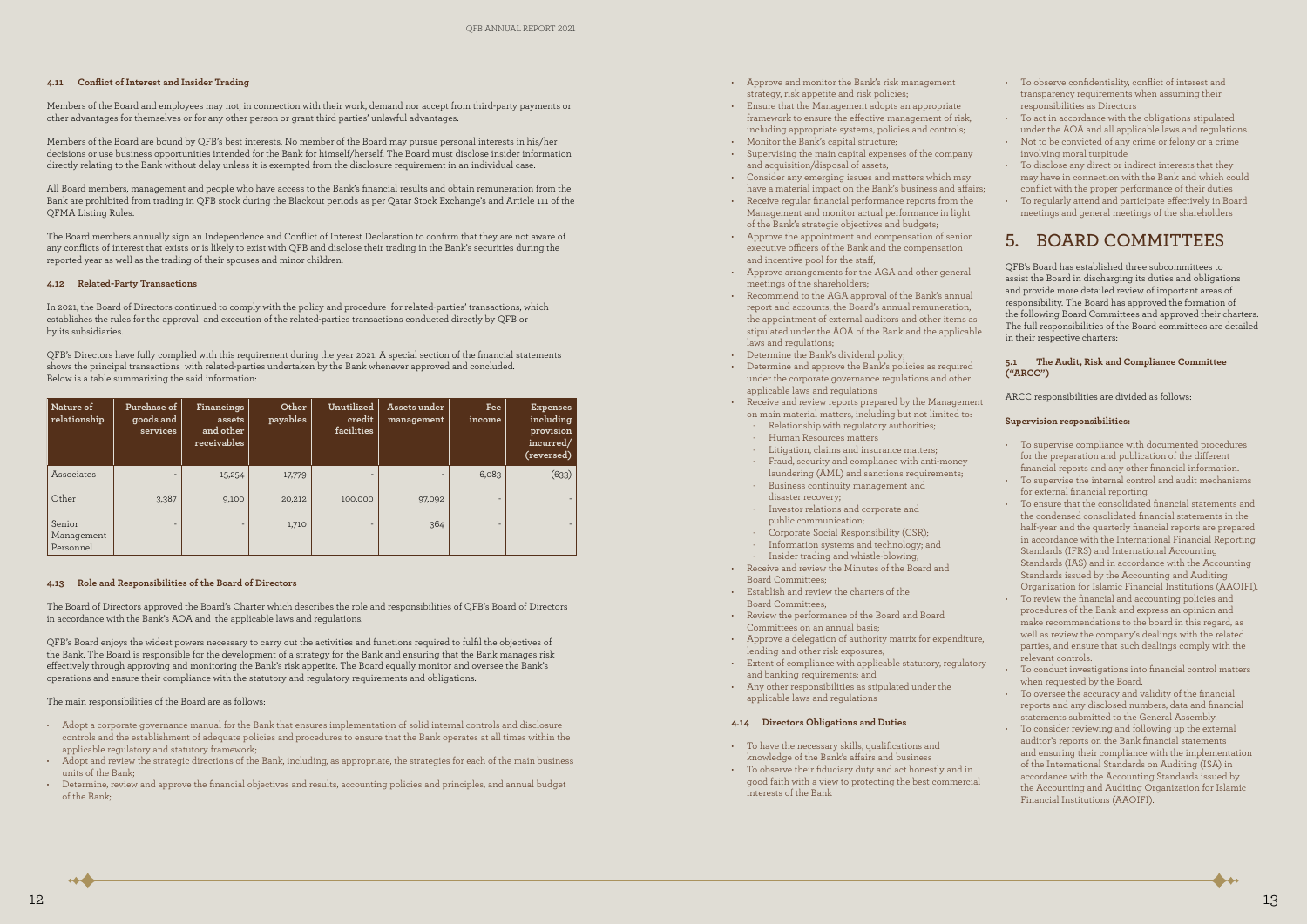#### **Duties regarding external auditors**

- Meet with the external auditors at least once a year to raise issues, ask questions and seek feedback from external auditors.
- Coordinate between the Internal Audit unit in the Bank and the external auditor.
- Ensure external auditor obtains significant clarifications he/she requests from senior management regarding the accounting records, the financial accounts or control systems.
- Ensure the timely reply by the board of directors to the queries and matters contained in the external auditor's letters or reports.
- Conduct a discussion with the external auditor and senior executive management about risk audits especially the appropriateness of the accounting decisions and estimates, and submit them to the board to be included in the annual report.
- set the procedures of selecting and contracting with and nominating external auditors, and ensuring their independence while performing their work.

#### **Duties regarding internal controls**

- Prepare and present to the Board, a proposed internal control system for the Bank and conducting periodic audits whenever necessary.
- Coordinate the communications among the board and management regarding the internal controls of the Bank.
- Implement the assignments of the board regarding the Bank's internal controls.

#### **Duties regarding internal audit**

- Approve decisions regarding the appointment and removal of the internal audit director.
- Approve the Internal Audit Charter, Internal Audit Manual and Annual Audit Plan.
- Review with the internal audit director the budget, resources plan, activities and organizational structure of the Internal Audit function.
- Review the performance of the internal audit director in collaboration with the Nomination and Remuneration Committee.
- Review the effectiveness of the Internal Audit function, including compliance with the standard for the Professional Practice of Internal Auditing of the Institute of Internal Auditors (IIA) and applicable internal audit related regulatory requirements.

#### **Duties regarding risk management**

- Review the systems of risk management.
- Develop and regularly reviewing the company's policies on risk management.
- Supervise the risk management training programs prepared by the Bank and its nominees.
- Prepare and submit periodic reports about risks and their management within the Bank to the board.

#### **Duties regarding compliance**

- Obtain regular updates from the Compliance and Legal function regarding legal, corporate governance, regulatory requirements, and compliance matters.
- Review the process of communicating the Code of Conduct to the employees and monitor compliance with this.
- Review the results of management's investigation and follow-up of any instances of non-compliance.
- Review the findings of any examinations by regulatory agencies and any auditor observations.

#### **Duties regarding whistleblowing:**

- The ARCC shall monitor the implementation of the Whistleblowing Policy.
- The ARCC shall establish performance measurement schemes e.g. the number of complaints received, number of investigations, and time to resolve a complaint and corrective action taken.
- The ARCC receive all complains from whistle-blowers to ensure that serious concerns are properly raised and addressed by the company.

#### **5.2 The Nomination, Remuneration and Corporate Governance Committee ("NRCGC")**

NRCGC identifies, selects and recommends nominees for appointments and re-nomination to the Board for election by the General Assembly and nominating those whom it deems fit to fill any job of the senior executive management.

#### The main responsibilities of the Committee are as follows:

- Develop and see AGA approval of a Nomination Policy that sets out a formal, rigorous and transparent procedures to select candidates for Board memberships and elect the fittest among them for board membership.
- Ensure that Board nomination and election process is undertaken in accordance with the Bank's AOA and the applicable laws and corporate governance regulations, taking in consideration the 'Fit and proper guidelines' for nomination of board members
- Assess the independence of independent non-executive directors, on an annual basis at least, by taking into account the interests disclosed by each director and other relevant information.
- Actively liaise with the relevant departments of the Bank to study the requirement for executive management personnel.
- Develop succession plans and make recommendations to the Board regarding plans for succession of directors and executive management.
- Recommend to the Board, the Bank's Annual Remuneration Policy identifying the remuneration to be paid to the chairman and other executive, nonexecutive and independent board members.
- Set the foundations of granting allowances and incentives in the Bank and recommend to the Board the remuneration payable to the executive management.
- Ensure that remuneration packages are set at levels that attract and retain talent, taking into account the responsibilities and scope of the functions of the Board Members and the executive management, as well as the long-term performance of the Bank.
- Review the Board and the Board Committees' performance on an annual basis with the support of the Board Secretary, who will report the results to the Board. To this end, the Committee is responsible for submitting an annual report to the Board, including a comprehensive analysis of the board performance.

#### **5.3 The Executive Committee of the Board ("EXCOM")**

The key task of EXCOM is to handle the Bank's strategy, investments and financing by reviewing, evaluating and recommending on the strategic plans and decisions made by the Board, including:

- Annual budgets and business plan
- Oversight on the management's implementation of the Bank's strategy and monitoring of actual financial, operational and administrative performance of the Bank against plans.
- Review any urgent matter which, in the opinion of the Chairman of the Board, does not permit the calling of a regular or special meeting of the Board, as well as approve the transactions if specifically delegated by the Board on a case-to-case basis, and submit for Board re-approval and/or ratification at the next board meeting.
- Partial or full asset write-offs within its delegated financial authorities, if any.
- Capital and project, or other significant overhead expenditure.
- Material issues relating to the organizational structure of the Bank.
- Treasury activities and performance.
- Acquisitions and disposals, where delegated by the Board.
- Investment diversification in terms of products and markets.
- Disaster Recovery, Business Continuity and Crisis Management plans.
- Assist the Board in coordinating, supervising and monitoring the performance of the executive management and general managers through periodic reports to the Board.
- Analyze and examine the Bank's potential investment opportunities and monitor the implementation of such investment opportunities by the executive management.

#### **Main Decisions taken by the Board Committees in 2021**

| Committee    | Recommendations & Decisions issued<br>in 2021                                                                                                                                                                                                                                                                                                                          |
|--------------|------------------------------------------------------------------------------------------------------------------------------------------------------------------------------------------------------------------------------------------------------------------------------------------------------------------------------------------------------------------------|
| ARCC         | Recommended the approval of the<br>Bank's financial statements, the External<br>Auditor's reports on the financial<br>statements, including provisions,<br>write-offs, valuations, and related parties'<br>transactions:<br>Recommended the approval of the key<br>control functions' reports including<br>Internal Audit, Risk Management, and<br>Compliance and AML. |
| <b>EXCOM</b> | Recommended the approval of a new<br>strategic plan<br>Annual budget and business plan along<br>with the explanations and justifications<br>for the adoption and subsequent changes<br>relating to these;                                                                                                                                                              |
|              | Recommended the approval of the<br>Bank's deals, investments, and other<br>transactions undertake by during<br>the year 2021 in accordance with the<br>authority limit given to EXCOM as per<br>the DOA.                                                                                                                                                               |
| <b>NRCGC</b> | Recommended the approval of the<br>annual report, corporate governance<br>report and management report<br>on ICOFR;                                                                                                                                                                                                                                                    |
|              | Reviewed the Board, Board Committees<br>and executive management performance<br>for the year 2021                                                                                                                                                                                                                                                                      |
|              | Recommended the approval of the<br>appointment of Rajesh Bansal as the<br>Bank's CFO;                                                                                                                                                                                                                                                                                  |
|              | Recommended the approval of the<br>appointment of Abdulrahman Totonji<br>as permanent CEO.                                                                                                                                                                                                                                                                             |

#### **5.4 Shari'a Supervisory Board (SSB)**

The Shari'a Supervisory Board is an independent body from the Board of Directors and advises the Board and the Management of the Bank on Shari'a compliance matters and guides the business and investment activities of the Bank to ensure compliance with Shari'a principles.

The Articles of Association state that the SSB consists of no less than Three (3) members and no more than Five (5) members. As of 31 December 2021, the Shari'a Supervisory Board consisted of three members presided by the Presiding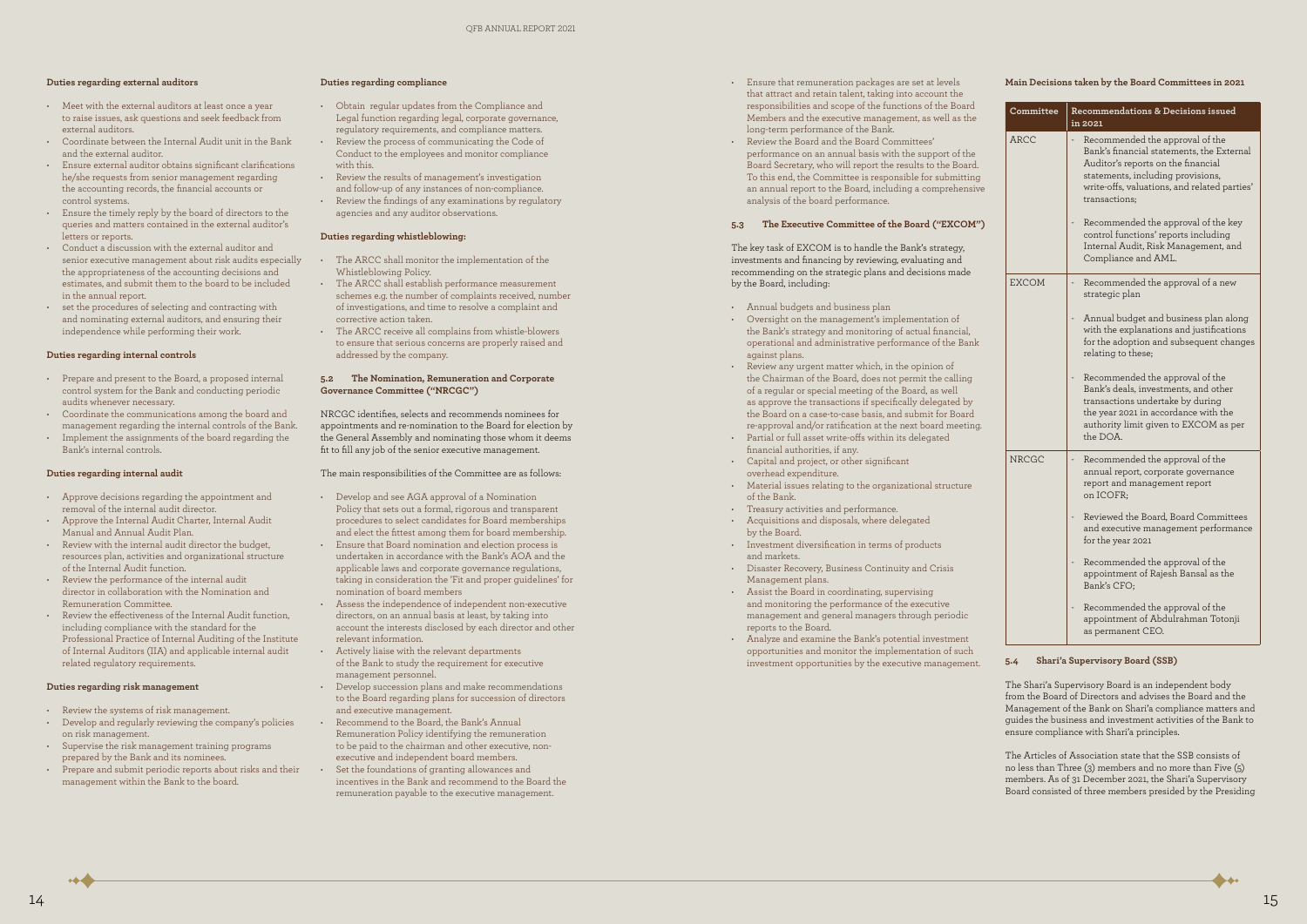Member elected by the members. The Shari'a Supervisory Board members are appointed by the Board of Directors for a threeyear term which may be renewed for additional terms. The SSB members do not hold any executive roles within the Bank.

| <b>Name</b>                 | Position         | <b>Member Status</b>      |
|-----------------------------|------------------|---------------------------|
| Dr Ali Al Quradaghi         | Presiding Member | Independent Non-executive |
| Shaikh Dr Yahia Al Nuaimi   | Member           | Independent Non-executive |
| Shaikh Dr Sultan Al Hashemi | Member           | Independent Non-executive |

During the year 2021, the Shari'a Supervisory Board held 2 meetings and over 10 meetings through delegation of authority to the Presiding Member of the Shari'a Supervisory Board. The meetings covered the following matters:

- Provide advice and guidance to the Board and Management on Shari'a related matters and how to best comply with Shari'a rules and principles at all time,
- Provide Shari'a pronouncements and recommendations on the products, services, and transactions undertaken by the Bank.

The SSB oversees the activities of the Shari'a Compliance function within the Bank and issues an annual report which includes the details of the SSB's activities during the reported year and the Zakat calculation due on each share. The annual report is presented during the Annual General Assembly. It also reviews the Bank Financial Statements.

## **6. EXECUTIVE MANAGEMENT AND MANAGEMENT COMMITTEES**

**6.1 Management Committees** 

relevant Terms of Reference which are part of the Bank's QFB Board of Directors have approved the formation of the following committees which shall report to the CEO on their activities, who in turn reports back to the Board with regard to the conduct of the business of the Bank. The mandate of each committee is outlined in its Corporate Governance Manual:

6.1.1 Investment Committee (IC)

- rit<br>authority, and reviews, recommends and implements, Banking approved credit policies and procedures relating um.<br>Information of the state • Approves credit requests within the limits of its delegated to the Bank.
- Reviews all delegated credit authorities and recommends amendments to the Board where appropriate.
- Monitors and reviews the performance of the credit portfolio activities and recommends and/or escalates credit proposals to the Board for decisions as necessary on all credit related risk issues facing the Bank



- maximize net profit income over both the short and long **Board of Directors** managing the Bank's capital allocation and determining • ALCO is the highest decision-making body in regards to the best asset and liability management strategy for the Bank and supervising its implementation with the aim to term, within acceptable Board approved risk tolerances for credit risk, liquidity risk, profit rate risk and capital.
- For event risk, inducing risk, profit rice risk did capital that the pricing of QFB funding sources are O cer (CEO) monics that the priemy or  $Q$ r D runding sources are<br>properly monitored, allocated and managed in a way to property monitored, anotated and managed in a way to<br>maximize profit and manage the liquidity and profit rate risk. The day-to-day asset and liability management is delegated to the Bank's Treasury Department.

#### 6.1.4 IT Governance (ITGC)

- Reviews, recommends and/or approves investment opportunities.
- Reviews the status of the existing investments.
- Monitors and reviews the performance of the Bank's  $\hspace{0.1mm}$ investment portfolio activities. and Corporate

6.1.2 Credit Committee (CC)

1 ARCC: Audit, Risk and Compliance Committee of the Board 2 EXCOM: Executive Committee of the Board 3NRCGC: Nomination, Remuneration and Corporate Governance

#### 6.1.3 Assets & Liabilities Committee (ALCO)

- Monitors the strategic direction of the IT Department to ensure it supports QFB long-term goals within the ambit of its strategic framework.
- Understand risks and controls associated with IT strategy to ensure appropriate mitigation is built into the implementation process.
- Discusses incidents occurred during the reporting period and making sure preventative actions are well implemented.
- Monitors implementation of the IT strategy and ensure that changing business needs are being met in the context of the Company's strategic goals and competitive position.

 $\blacklozenge$ 

 $\leftrightarrow$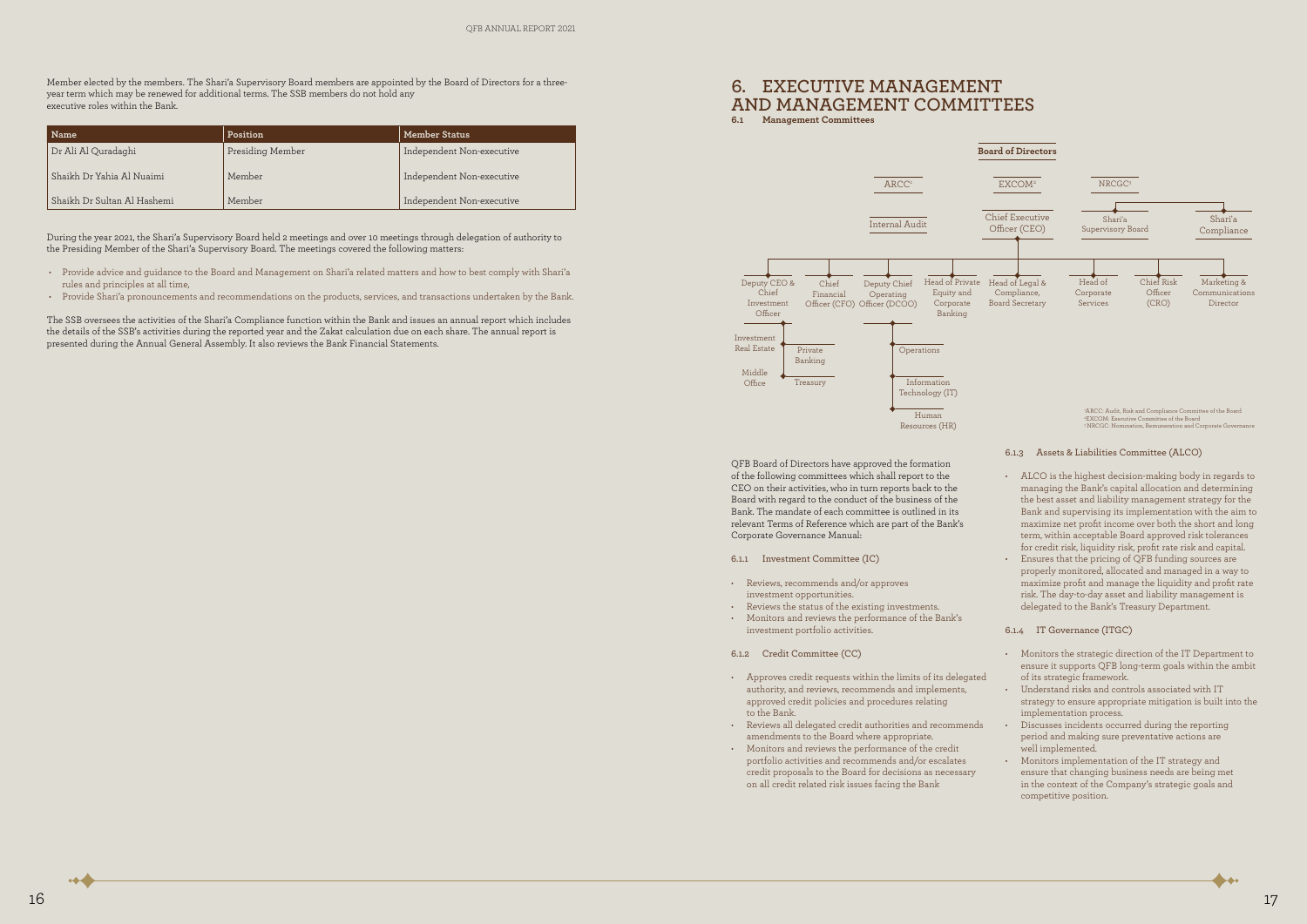#### **Alexandre Bernassau**

*Head – Investment Appointed in 2020*

Alex joined QFB in 2020 as Head of Investments with over 15 years of experience in the file of investment management. At QFB Alex is responsible for covering International markets with a cross-asset mandate focusing on Real Estate, Leasing Funds, and Structured Products.

Prior to joining QFB, Alex was Director of Investments at Aspire Zone Foundation in Doha where he was responsible for the private companies' investment in Qatar and in Europe. Alex started his career at ABN Amro in London in a structuring role working on derivatives and investment strategies, and went on to work as a trader and portfolio manager for Conduit Capital Markets. He later worked for AlgoAM in Zurich, an asset management boutique firm servicing private and institutional clients.

Alex holds a French Engineering diploma, a doctoral degree from Dauphine University in applied mathematics and economics and an MSc from Cass Business School in Mathematical Trading and Finance. Alex also holds an Islamic Finance Qualification, is a certified FRM, a certified ERP, and a CAIA Charter holder.

#### **Thanwa Al Naimi**

*Head - Private Banking Appointed in 2020*

Thanwa an experienced Banker with over 24 Years of Banking experience joined QFB in 2014 and currently heads the Private Banking team in managing and overseeing Investment and Wealth Management, the private banking business and client base of QFB.

She has in-depth knowledge and experience in UHNWI & HNWI client segment, Investments and Wealth Management while she took the forefront role in establishing the Private Banking business in QFB. Prior to joining QFB she was the Zone Manager at Qatar Islamic Bank (QIB) for a period of 16 Years.

She holds a bachelor's degree in economics from Qatar University and attended many courses in Private Banking, Anti money laundry, Portfolio Management, Investment and Wealth Management business.

#### **Mohamad Abu-Khalaf**

*Head – Treasury Appointed in 2020*

Abu Khalaf is an executive banker and senior corporate with over 30 years of experience across the banking and corporate world, joined QFB in 2020 as Head of Treasury to spearhead the overall Treasury functions and Investment under Treasury book. He is well versatile in Funding and Financial Engineering.

• Provides financial oversight over the IT program as the ITGC deems necessary, including ensuring an appropriate framework within which budgetary decisions are made and review possible staffing requirements.

Prior joining to QFB he was the Director of Credit Risk Management and Treasurer at Qatar Chemical and Petrochemical Marketing and Distribution Company (Muntajat) where he managed Bank operations, Cash management, trade finance and Credit Risk. He also worked as Deputy Head of Treasury and Financial Markets at Commercial Bank of Qatar looking after Treasury Asset & Liability Management, Funding and managing the investment portfolio. He worked as Financial Analyst at Treasury in Central Bank of Jordan also covering foreign and International protocol and foreign debt unit (World Bank and IMF).

He holds two Masters MSc. International Securities, Investment and Banking. ISMA/ Reading University (UK) and MSc. International Capital Markets from Brighton University, UK. He graduated with B.Sc. Business Administration and Economics from University of Jordan.

#### **Suhaib AlMabrouk**

*Head - Private Equity and Corporate Banking Appointed in 2020*

Suhaib comes with over 17 years of banking experience from multinational banks and joined QFB in 2014 as a Relationship Manager where he gradually climbed the corporate ladder to serve as the head of Private Equity and Corporate Banking. He previously worked at Standard Charted Bank and Mashreq Bank while he sits on the board of QFB's various investments in the health, retail and hospitality sectors located in the Middle East, Europe and Turkey.

He holds an MBA from Herriot-Watt University, UK

#### **Rita El Helou**

*Head - Legal, Compliance and Board Secretary Appointed in 2021*

Rita Helou joined QFB in June 2021 as Head of Legal and Compliance, Board Secretary, bringing over 11 years of experience in both private and public listed company in legal and compliance and providing advises in commercial and operational context. Previously, Rita worked with Vodafone Qatar P.Q.S.C. for 8 years and during her employment with Vodafone Qatar she was appointed as Head of Legal. Rita also served as Company Secretary of Infinity Solutions LLC, a wholly owned subsidiary of Vodafone Qatar established in the Qatar Financial Centre and was responsible for the management and co-ordination of all activities and meetings related to Infinity Solutions LLC.

Rita holds a Master in Law from Lebanese University – Filiere Francophone de Droit – Faculty of Law and Political Science, Mini-MBA in Telecommunications - Telecom and Tech Academy United Kingdom Academy (Qatar) and a Leading Organisations in Disruptive Times Certificate offered by INSEAD.

**A.A.** 

#### **6.2 Management Team**

In 2021, the Board has approved a number of management changes to onboard new management members that bring proven expertise and experience across industries to lead the growing business and ambitious strategy of the Bank.

#### **Abdulrahman Totonji**

*Chief Executive Officer (CEO) Appointed in 12 April 2021*

Mr. Abdulrahman Totonji is a distinguished talent in business, economics, and investments. He has extensive experience in managing local and international real estate investments, which enables him to lead QFB during this critical moment of its history. He spent around six years managing a billion-QAR Qatari investment portfolio. Additionally, he gained experience over a period of six years investing in the US real estate market. Abdulrahman obtained his master's degree in real estate finance from Georgetown University, Washington DC and a Bachelor's degree in business administration from George Washington University.

**The heads of key business and control functions are as follows:**

#### **Ayman Zaidan**

*Deputy Chief Executive Officer (DCEO) and Chief Investment Officer (CIO) Appointed in 2020*

Ayman brings with him over 26 years of experience in Banking and Treasury activities. He joins QFB from National Bank of Kuwait, where he was the General Manager of the Treasury Group. Prior to that, Ayman headed First Energy Bank Treasury department, where as a Senior Executive Director, was a main contributor to the establishment of the Bank. Ayman also spent 11 years at the Arab Banking Corporation (ABC) in Bahrain where his last position was Head of Structured and Islamic Derivatives. Ayman spent his early years as Chief Dealer at the Bank of Jordan, where he introduced derivatives to the banking industry in Jordan and helped the Regulator in formulating the Derivatives Rules and Regulations. Ayman holds a BSc. in Accounting from the University of Jordan.

#### **Rajesh Bansal**

*Chief Financial Officer (CFO) Appointed in 2021*

Rajesh joined QFB in June 2021 as the CFO and brings with him a diversified experience of 22 years from working in Banks and MNCs across Qatar, UAE, Bahrain, and India.

Prior to joining QFB, Rajesh was the Vice President in Mashreq Bank Qatar for a span of 7 years. As the CFO

for Mashreq Qatar, he was a core member of the firm's Management Committee, Asset Liability Committee, Steering Committee, Business Leadership Team, and various other Governance Committees. Rajesh has steered the finance function in other MNC Banks including Credit Agricole Corporate & Investment Bank and ICICI Bank in the Region. He was instrumental in modification of the Credit to Deposit ratio with Qatar Central Bank for all foreign banks in Qatar to promote the Banking assets in Qatar. He also has a diversified industry experience of seven years with top MNCs in India like Akzo Nobel and Indian Oil Corporation in the early part of his career.

He is a qualified Chartered Accountant with an all-India 31st Rank, attained his CFA charter from the CFA Institute USA in the year 2013 and became a Financial Risk Manager in 2015 from GARP USA. He is also a Company Secretary from the Institute of Company Secretaries of India.

#### **Fulya Plas**

*Chief Risk Officer (CRO) Appointed in 2021*

Fulya Joined QFB as CRO in March 2021 with over 22 years of financial risk management experience in investment banking. Prior to joining QFB she was employed at First Energy Bank, Bahrain in the capacity of Managing Director - Head of Risk Management. Further she brings wealth of experience as Senior Vice President - Head of Risk Management at Seera Investment Bank, Director of Risk Managemental at Ryada Capital Investment Company (RCIC) Kuwait and Industrial Development Bank of Turkey. She has extensive exposure in market risk with the Basel II implementation.

Ms Plas holds a MSc in Risk Management and Insurance from Cass Business School, London. She was granted the Financial Risk Manager designation from the Global Association of Risk Professionals (GARP) in 2003. Further she followed her post graduate management studies at Middlesex University, London and BSc Mathematic Engineering from Istanbul Technical University.

#### **Mohammed Mohammed**

*Deputy Chief Operating Officer (DCOO) Appointed in 2021*

Mohammed a seasoned corporate figure in Operation and Human Resource functions joined QFB in 2020 as head of Human Resources. Currently he spearheads Human Resources, Operations and Information Technology function at QFB in the capacity of Deputy Chief Operating Officer (DCOO).

Mohammed's experience covers several industries such as Banking, Real Estate, Investments, Retail, Education, IT, Telecom, Hospitality, Construction, Manufacturing, and F&B.

Mohammed holds an MBA – HR Concentration from Louisiana State University and a BA in Business Administration from AIU. He is also a Senior Certified Professional from the Society of Human Resource Management.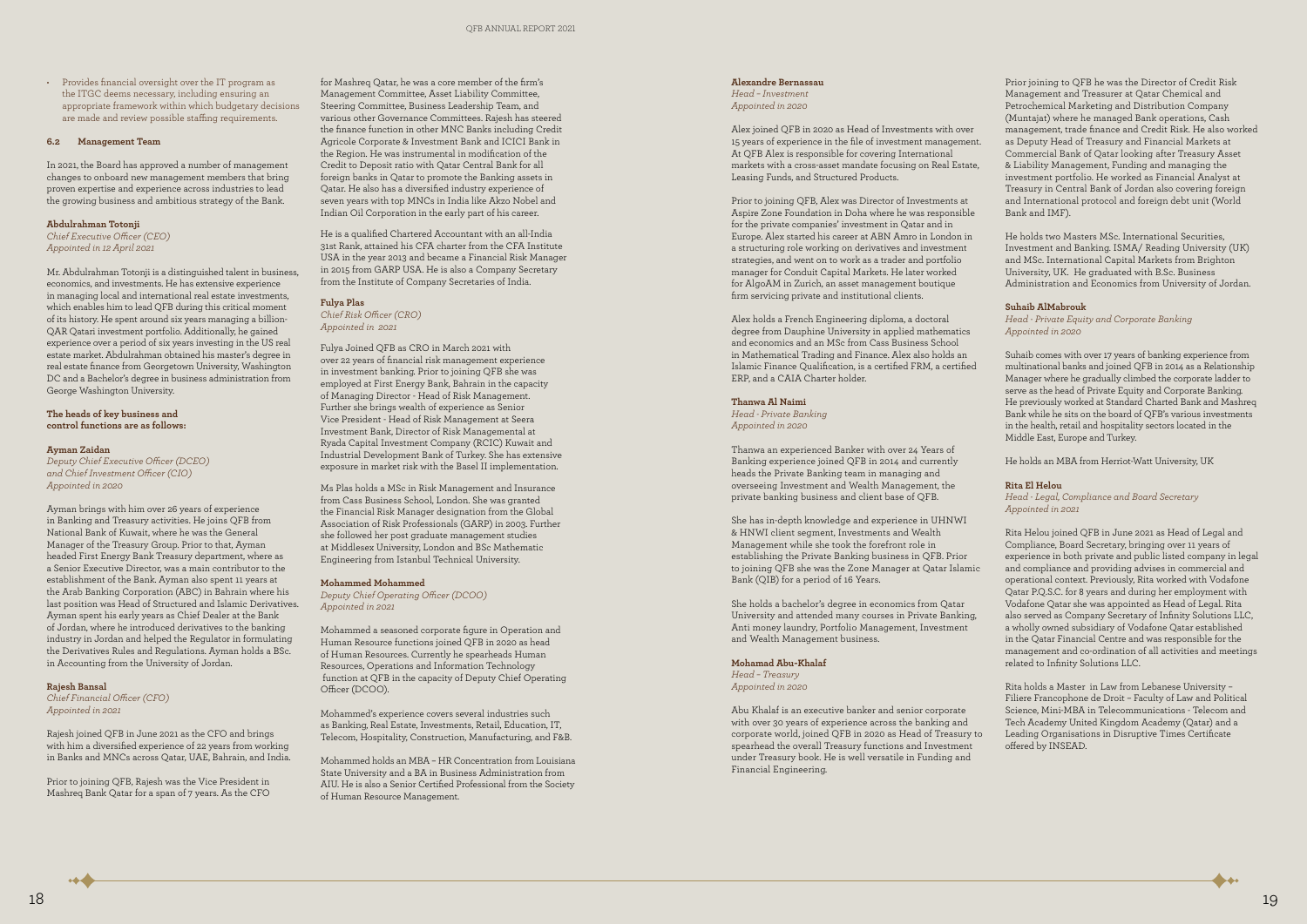**Prem Anandh Kasilingam** *Head – Operations Appointed in 2019*

Prem is a banking veteran who holds two decades of banking experience joined QFB in August 2015 as senior Manager Operations. He has an international experience in securities, investments and cash management operations. His extensive academic and banking experience enriched QFB's operational capabilities in domestic and international markets to delight OFB's customers in its growing phase where currently he is heading QFB's operations department.

Prior to QFB, Prem was with Standard Chartered Bank 's Global Operations & Change Management unit based in Singapore and he was managing Global Operations, Implementation of Standard Operating Models and Systems across 36 countries around the Globe. Prior to this Prem was managing Global Custody Settlement Operations and Client servicing for Standard Chartered Bank, Singapore as a Senior Manager.

Prem holds a Master degree in Bank Management (MBM) and Master of Business Administration (MBA). He is a certified Project Management Professional (PMP) and Certified Agile Practitioner by Project Management Institute (PMI), USA. He is also certified by Blockchain council, USA as a certified Block Chain and finance professional.

#### **Ahmed Abou Elela**

*Head - Corporate Services Appointed in 2020*

Ahmed has over 18 years of experience in Corporate Services and has worked for a multitude of companies in the State of Qatar and is currently looking after the Corporate Services department and Investor Relations.

#### **Anoof Asker**

*Head - Information Technology Appointed in 2021*

Anoof holds a Master's degree in information systems & Project Management from Kingston University-London-UK. He has over 15 years of experience in IT, Banking and Project Management.

Prior to QFB, Anoof worked at Dukhan Bank, where he was leading the EPMO & Digital Transformation programs of the Bank.

Anoof successfully program managed the first merger in Qatar between Barwa Bank and IBQ.

Before joining Dukhan Bank, Anoof worked at Emirates NBD where he was leading technology projects related to Issuing & Acquiring.

#### **Mirna Naccache**

*Director – Marketing and Communications Appointed in 2021*

Mirna holds a BA in Communications & Design from the American University of Science and Technology, Beirut – Lebanon, and she holds an Entrepreneurship & Innovation in Emerging Economies Certificate from Harvard Business School.

Mirna has over 11 years of experience in strategic communications, campaign & brand management, social and digital marketing. She has award winning work while working in big creative networks like Ogilvy & Mather handling global, regional and local range of clients such as Vodafone, and others in education, health, sports, arts & culture, banking, and real estate. Previous experience includes working with TripleTwo, Qatar Museums, and The Creative Union where she drove 360 strategies & campaign management and developed a solid advertisement framework, and recently SkipCash, which is a Fintech startup aiming to propel businesses and brands to new heights.

#### **6.3 Compensation & Incentives**

The Board of Directors of QFB approved a Remuneration Policy that sets out the principles, content and method of determining the compensation principles and guidelines for the CEO, other senior executives and the staff. The Board delegated the Nomination, Remuneration and Corporate Governance Committee ("NRCGC") to oversee the implementation of the Policy. According to the Policy, the NRCGC verifies that the Bank's remuneration systems, generally conform to efficient risk management practices and regulatory requirements. It also reviews proposals for remuneration systems and recommends variable remuneration for employees to the Board for approval. In 2021, QFB remuneration systems were exercised in compliance with its approved policies and the applicable rules.

The compensation structure must be oriented towards the sustainable growth of the Bank. The monetary compensation elements shall comprise of fixed and variable elements. The Board shall ensure that the variable compensation elements are, in general, based on a multi-year assessment and the long-term performance of the Bank. Both positive and negative developments shall be taken into account when determining variable compensation components. All compensation components must be appropriate, both individually and in total, and, in particular, must not encourage taking unreasonable risks.

The annual Remuneration Policy planned for the next financial year shall be submitted to the General Assembly for its approval. Every change to the Remuneration Policy shall also be submitted to the General Assembly for its approval.

As required by the Disclosure Policy, the remuneration for directors and senior executive management shall be disclosed in the Annual Report.

Key management compensation as disclosed under Note 25 of the Audited Financial Statement for the year ended 31 December 2021 were as follows:

| Description                               | Remuneration<br>(expressed in<br>QAR'000) |
|-------------------------------------------|-------------------------------------------|
| Senior management personnel               | 15,040                                    |
| Shari'a Supervisory Board<br>remuneration |                                           |
| Total Compensation                        |                                           |

#### **6.4 Senior Management Performance Review**

As part of the Remuneration Policy, the Board has completed an annual assessment of the senior management. The results reflected continued satisfaction with the Executive Management's performance on Key Performance Indicators (KPIs) set by the Board. The financial and non-financial achievements highlighted in the Annual Report reflect the Executive Management's delivery on those KPIs.

#### **6.5 Succession Planning**

The Board of QFB has adopted a policy on succession planning in order to ensure continuity in the Bank's corporate culture. The policy sets out the criteria identified for the succession plans covering top and senior management in general, in order to guarantee the continuity of business strategies. The Policy covers that QFB shall focus on developing internal talents in order to retain the top skilled staff through ongoing staff training and development.

## **7. RISK GOVERNANCE & INTERNAL CONTROLS**

#### **7.1 Risk Governance**

QFB's internal control and risk management system is designed to contribute to the operation of a healthy and proper business, consistent with the objectives established by the Board of Directors, by identifying, managing and monitoring the principal risks faced by the Bank. The responsibility for the adoption of an adequate internal control and risk management system lies with the Board of Directors which, with the support of the ARCC, carries out the tasks assigned to it in the Corporate Governance rules and regulations.

The Bank applies the principles of sound corporate governance to the identification, measurement, monitoring, and controlling of risks, ensuring that risk-taking activities are in line with the Bank's strategy. QFB ensures that its Board, Committees, Executive Management, officers, and staff focus fully on their defined roles and responsibilities in relation to risk management.

 $20$ 

 $\sim$  4

The Board of Directors takes the lead in establishing the tone at the top by promoting risk awareness within a sound risk culture by conveying its expectations to all employees that the Board does not support excessive risk taking, and that all employees are responsible for ensuring the Bank operates within the established risk limits. The Executive Management implements and reinforces a sound risk culture and provides incentives that reward risk-adjusted approach towards transactions and dealings. The Bank's risk strategy revolves around the continuous assessment of the aggregate level and types of risk that the Board and Executive Management are willing to assume to achieve the Bank's goals, objectives, and operating plan, consistent with applicable capital, liquidity, and other requirements. The Risk Management Framework within QFB includes the policies, processes, personnel, and control systems used to identify, measure, monitor, control, and report risk exposures consistent with the Board-established business strategy.

The Risk Management Framework within QFB includes the policies, processes, personnel, and control systems used to identify, measure, monitor, control, and report risk exposures consistent with the Board-established risk appetite. The Chief Risk Officer has primary responsibility for overseeing the development and implementation of the Bank's independent risk management function. This includes, among others, the ongoing strengthening of staff skills and enhancements to risk management systems, policies, processes, quantitative models, and reports as necessary to ensure the Bank's risk management capabilities are sufficiently robust and effective to fully support its strategic objectives and all of its risk-taking activities. The Chief Risk Officer reports on quarterly basis to the ARCC on all major risks that the Bank faces. The Chief Risk Officer is also a permanent member of the management committees: (i) Investment Committee (ii) Credit Committee (iii) Assets and Liabilities Committee (iv) IT Governance Committee.

At QFB, the basis for efficient risk management is a strong, shared risk culture. The Bank's functions for internal control and risk management are based on three lines of defence:

#### *First line of defence – risk management by business units*

The first line of defence refers to all risk management activities carried out by the business operations. Each business function owns the risks within their respective area of responsibility and are also responsible for ensuring that structures for internal control and reliable processes are in place so that risks are identified, assessed, managed, monitored, reported and kept within the Bank's business strategy and in accordance with the Risk Management Framework. First line responsibilities also include establishing a relevant governance structure to ensure compliance with regulatory and policy requirements. Additionally, the Chief Risk Officer has reported on quarterly basis to the ARCC on all major risks that the Bank faces.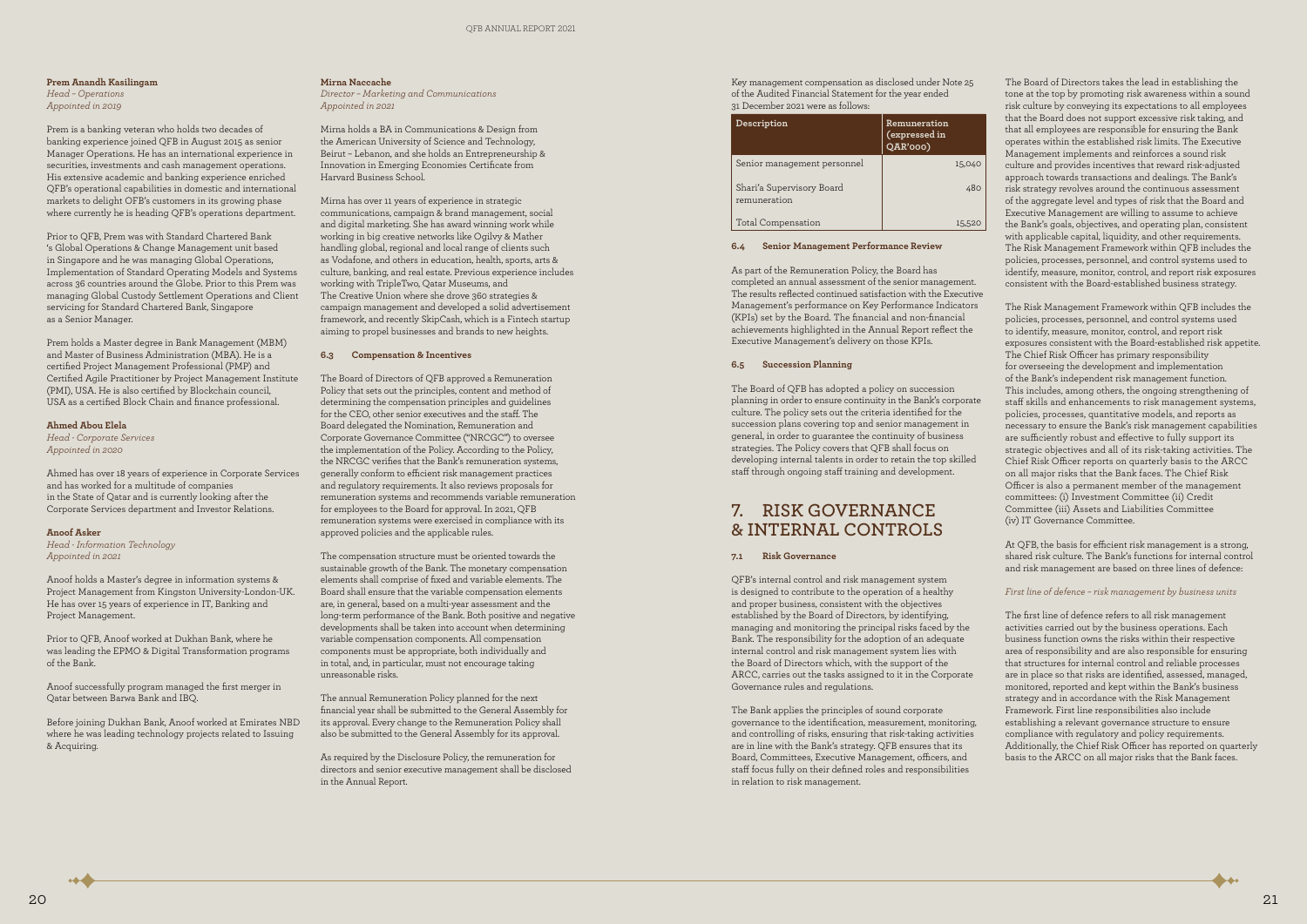#### *Second line of defence – independent control functions*

The second line of defence refers to the independent control functions, including the Risk Department and the Compliance Department. These functions define the risk management framework, which covers all material risks within the Bank. The framework determines how risks are identified, assessed, measured, managed, monitored and reported. The second line of defence also monitors and assesses the efficiency of the risk management processes and controls implemented by relevant risk owners. The second line of defence challenges and validates the first line's risk management activities, controls and analyses the Bank's material risks, and provides the CEO, Board and ARCC with independent risk reporting.

The second line of defence is organizationally independent from first line and does not carry out operational activities in the business or the unit they monitor and control.

#### *Third line of defence – Internal Audit (IA)*

The day-to-day Internal Audit tasks has been outsourced to Deloitte and the management function of the internal audit was internally managed by Chief Risk officer during first quarter of 2021. Full time Senior Internal Auditor was onboarded effective from April 2021, along with the assistance of Deloitte had handled the internal audit functions roles and responsibilities thereafter.

The Internal Auditor is appointed by and reports to the ARCC and thus is independent of the executive management. It is Management's responsibility to develop and maintain sound systems of Governance, Risk Management & Control Processes and for all identification, prevention and detection of irregularities and fraud. The purpose of Internal Audit's reviews is to create improvements in the Bank's operations by independently evaluating the Bank's governance, risk management and internal control processes. The Internal Audit activities are based on a policy established by the Board and performed using a risk-based audit methodology in accordance with internationally accepted standards issued by the Institute of Internal Auditors (IIA) and best practices. Internal Audit prepares an annual risk-based analysis and an audit plan that are approved by the ARCC, and which can be revised and updated as needed in line with the business growth.

Audit reports are submitted to management and the conclusions, together with the measures that will be taken and their status, are compiled in quarterly reports that are submitted to ARCC and the Board for review and action. IA also reports on the internal audit activity's purpose, authority, responsibility, and performance relative to its plan and other matters needed or requested by the Board for their review and action. In 2021, the Audit, Risk & Compliance Committee (ARCC) was updated by Internal Audit on key audit findings and observations, related risk thereof along with recommendations for ratification and improvement, total number of observations raised for functions/activities reviewed during the period in line with approved audit plan.

#### **7.2 Internal Controls**

The Bank's internal control framework is embedded within the Bank's Corporate Governance Framework and the entire body of policies and procedures implemented across the Bank's departments and functions. Each document within that universe outlines the set of controls relevant to the activity or the department.

The Articles of Association set out the limits on the Board's authority and refers all matters outside that scope of authority to the General Assembly. The authorities delegated from the Board to the Executive Management and other functions within the Bank are set out in the Delegation of Authority Matrix and the relevant policies.

The Board of Directors has the ultimate responsibility to ensure that the internal control framework of the Bank is effective and sufficiently addresses the risks associated with the Bank's internal and external activities. The Board delegates part of that responsibility to the ARCC which is tasked with monitoring the effectiveness and efficiency of the Bank's internal control framework. The ARCC oversees the control functions (risk, compliance, internal audit) which report on regular basis on the relevant risks. The internal audit function is the chief champion of internal control effectiveness. It audits all departments and functions to assess the effectiveness of the controls within each department and function, identifies gaps, and provides remedies and corrective measures. Such reviews include all material controls, including financial, operational and compliance controls, risk management systems, and regulatory issues. The internal audit reports to the ARCC on the adequacy of the existing internal controls among other matters. In evaluating the impact of such assessments on the Bank, the Board and ARCC take into consideration the results of the Bank's external auditor's evaluation. This internal control framework aims to safeguard shareholders' investment and the Bank's assets and to ensure the reliability of the Bank's financial record keeping and reporting.

The Board of Directors is responsible for the acceptance and processing of the reports from the external auditors. In this, the Board of Directors is supported by the Audit, Risk and Compliance Committee (ARCC), which periodically interacts with and monitors the qualification, independence and performance of the external auditors.

Also, the Bank successfully conducted an assessment of its internal controls on financial reporting and issued its management report on the effectiveness of its internal controls on financial reporting (ICOFR) for the year 2021 in accordance with the requirements of the QFCRA and QFMA.

#### **7.3 Shari'a Compliance**

The Shari'a Compliance function coordinates closely with the Shari'a Supervisory Board to ensure the adherence of the Bank to Shari'a principles. The Shari'a Compliance function operates as an extension of the Compliance function and aligns its tasks with the mandate of the Compliance function. At QFB, the role is performed by the Shari'a Compliance Senior Manager. The Shari'a Compliance acts as the secretary of the Shari'a Supervisory Board (SSB) and prepares all the minutes, pronouncements, and resolutions of the Shari'a Supervisory Board. The SSB also prepares the Annual Shari'a Report in conjunction with the Bank's Annual Report which

is presented to the shareholders during the Annual General Assembly and is published on the Bank's website. The SSB provides a sounding board to the Executive Management on Shari'a-related matters, and provides feedback on the compliance, or possible non-compliance of the Bank's activities with Shari'a principles including feedback on the following:

- The structures of investment and financing products and services and how the structures could be aligned with Shari'a principles.
- Align legal documentation to Shari'a principles, including the terms and conditions contained in the forms, contracts, agreements, or other documents used in executing the investment and financing transactions

#### **7.4 Internal Audit (IA)**

The objective of Internal Audit is to provide independent and objective assessment and consulting service to add value and improve an organization's governance, risk management, and control processes. The purpose is to determine whether the Bank's Control, Risk Management and Governance processes have been designed and implemented by the Management adequately and effectively.

IA performs independent Audit for the Bank covering all businesses and functions. IA uses risk-based Audit methodology in line with the IIA guidelines, applicable internal audit related regulatory requirements and corporate governance principles and best practices. IA performs annual risk-based assessment using broad level guidelines to establish a Risk based Audit plan (RBIA) for approval by the ARCC. Any subsequent material changes are proposed to ARCC for their approval.

Audit reports are submitted to management which includes observations/exceptions, risk implications, recommendations, conclusions, and their status etc. Exceptions are regular tracked for remediation and corrective action by the management and independently validated prior to their closure.

Internal Audit coordinator/executive periodically attends ARCC meetings and reports on the internal audit activity's purpose, authority, responsibility, and performance relative to its plan, significant risk exposures and control issues and other matters needed or requested by the Board for their review and action.

In addition to its assurance role, the IA function provides adequate support and advice to the different business and control functions of the Bank, without exercising any decision-making/authorization responsibilities or in contradiction of independence requirements of Internal Auditors. The IA contributes to sound management of the Bank by providing feedback and advice on the reliability of the systems and operations, the adequacy of policies and procedures and the framework of risk management.

 $22$ 

 $\overline{1}$ 

#### **7.5 External Auditors**

*Appointment, Replacement and Duration in Office*  At this Report date, Ernst & Young (EY) serve as the external auditors of the Bank. The consolidated financial statements and the statutory accounts of QFB are audited by EY. The external auditors are elected for one-year periods at the Annual General Assembly of shareholders and were re-elected at the AGA 2021. EY was first elected on 7 April 2020. The external auditors' performance is reviewed by the ARCC on a yearly basis, following which a recommendation is submitted to the Board for replacement or re-appointment.

#### *Fees and Autonomy*

According to the AOA of the Bank, the Annual General Assembly appoints the external auditors and determines their remuneration, based on a recommendation submitted by the Board to this end. In the spirit of upholding good corporate governance, the ARCC periodically conducts appraisals of the audit mandate, in which budget issues, in particular, are reviewed to ensure audit fees are kept at a competitive level in the best interests of shareholders. The external auditors act with autonomy, independence, and with regard to the shareholders that elected them.

#### *Access to Information*

The Board of Directors of QFB adopted a procedure for information flows to the external auditors, in order to guarantee the transparent management of the Bank's business, establish conditions for the effective and efficient management and control of the activities of the Bank, the operations of the business by the Board of Directors, and provide the external auditors with the sources of information needed for the efficient performance of their supervisory role

#### *Supervision and control vis-à-vis the External Auditors*

EY meets regularly with the ARCC and the Board of Directors to evaluate all audit findings. ARCC is charged with conducting its assessment of the findings and reporting accordingly to the Board. During the 2021 financial year, the external auditors participated in three (3) meetings of the ARCC in order to discuss audit processes as well as regulatory guidelines and monitoring. Among others, the external auditors were also involved in evaluating findings on risk factors and processes.

#### **7.6 Compliance and Anti-Money Laundering (AML)**

QFB dedicated a Compliance, Legal and Company Secretary Department that works closely at every level of the organization to ensure that the Bank's internal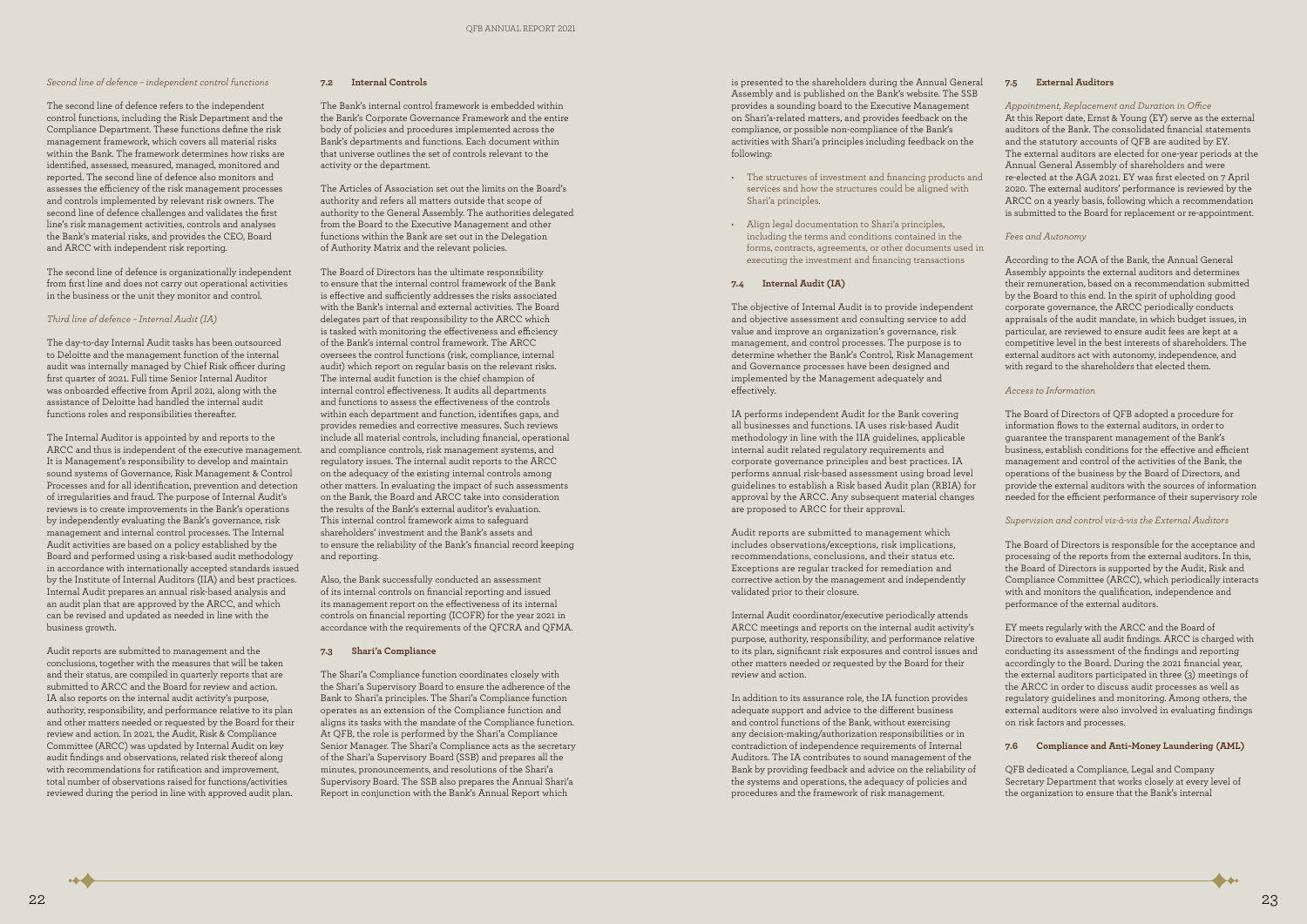regulations, processes and activities are constantly aligned with the applicable regulatory framework and the strategic objectives of the Bank, participating actively in the identification of any non-compliance risks that might give rise to judicial or administrative penalties, with consequent reputational damage. Compliance main role is to ensure that the Bank is conducting its activities in accordance with the Board approved policies and the QFC, QFCRA, QFCA and QFMA rules and regulations. The Head of Compliance meets regularly with the ARCC to review the status of the business is compliance with the procedures set by the Board, to assess the compliance risks and opportunities faced at all levels of the organization and elaborate specific plans to address them.

The Compliance function identifies documents and assesses the compliance risks associated with the Bank's business activities, including but not limited to the development of new products and business practices, and the proposed establishment of new types of business or customer relationships, or material changes in the nature of such relationships. Compliance risks include risk of legal or regulatory sanctions, material financial loss, or loss to reputation resulting from failure to comply with applicable laws, regulations, and standards.

Other major responsibilities of the Compliance & AML function include:

- Ensure adherence of departments, subsidiaries and investee companies to the Rules and Regulations concerning AML and CTF issues, regulatory circulars and instructions, and any other relevant rules impacting any aspect of the Bank's activities.
- Provide proper guidance and instructions to employees on the proper application of AML and CFT related laws, regulations, and standards.
- Propose relevant recommendations to enhance/ improve the internal control procedures that help mitigate noncompliance and AML/CTF sanctions and fraud risks.
- Keep abreast with new laws and regulations and informing the Executive Management and the concerned departments for their timely implementation.
- Monitor clients' financial transactions, investigate, and raise suspicious transaction reports to the Qatar Financial Information Unit (QFIU) and the regulatory authorities.
- Ensure proper implementation of Client Due Diligence and enhanced due diligence (EDD) for high-risk clients.
- Ensure the proper implementation of FATCA and CRS regulations; and
- Provide training and awareness to the Bank's staff on governance, QFCRA regulations, AML/CTF, sanctions, fraud, and FATCA/CRS regulations on frequent basis.

The Compliance function monitors and tests compliance by performing independent compliance reviews to identify regulatory breaches and noncompliance issues. The results of the compliance reviews are reported to the Board, ARCC, CEO and the concerned Executive Management on a regular basis.

The Compliance function provides regular quarterly reports to the ARCC on the activities undertaken by the function and raises any flags concerning possible breaches or gaps in the Bank's policies or practices. The reports provide and recommend corrective measures and a list of remedies applied to existing identified incidents.

At QFB, the Compliance function is performed by the Compliance Department, headed by the Head of Compliance who is supported by the Senior Compliance Manager which assumes the responsibility of the Anti-Money Laundering Reporting Officer for the Bank, and the Deputy Anti-Money Laundering Reporting Officer.

The Head of Compliance has primary responsibility for overseeing the development and implementation of the Bank's compliance and AML function. This includes, among others, the ongoing strengthening of staff skills and enhancements to compliance and AML, policies, processes, and reports as necessary to ensure the Bank's compliance and regulatory risk management capabilities are sufficiently robust and effective to fully support its strategic objectives.

The Head of Compliance reports on quarterly basis to the ARCC on all compliance and regulatory issues that the Bank faces to ensure that the governance framework, policies and procedures and practices relating to compliance matters in QFB align well with global leading AML/CFT practice, QFCRA's regulations, and applicable regulations within the State of Qatar.

During 2021, the Compliance function updated the AML policy and also provided regular monthly, quarterly, and annual reporting to the following regulatory authorities: QFCRA, QFCA, QFC, and supported the Corporate Affairs department in its disclosures and reports to the QSE and QFMA.

In addition, the Compliance function had undertaken the following tasks during the year 2021:

- Provided compliance advice and guidance on all daily inquiries raised by the Bank's Executive Management and staff on any compliance related matters concerning the Bank's activities and operations.
- Addressed all the Bank's business units' inquiries with the regulators including the QFCRA and QFMA.
- Completed all regulatory reporting requirements for the year 2021.
- Oversaw the implementation progress of QFCRA notifications and advices.
- Coordinated the implementation and improvement of the KYC/AML/CTF risk-based approach controls.

#### **7.7 Litigation and Legal Cases**

During the year 2021, there were no major conflicts and/or disputes that would have a significant impact on the Bank. However, QFB does have several ongoing legal cases and disputes that are minor in nature, both on an individual and collective basis.

#### **7.8 Business Continuity Management**

QFB has a Business Continuity Management policy that sets the framework for the Bank to respond to internal and external threats and ensures its preparedness, resilience and ability to continue delivering its strategic goals when such threats occur. In 2021, QFB continued to comply with all the directives and instructions of the Ministry of Public Health and other regulatory authorities in Qatar and developed its capacities for mitigating the continuing effects of the pandemic.

#### **7.9 Policies approved by the Board**

- Board Charter
- Board Code of Conduct
- Board Induction and training Policy
- Executive Committee Charter
- ARCC Charter
- NRCGC Charter
- Nomination Policy for Board Members
- Nomination Policy for Senior Management
- Remuneration Policy
- Board/Board Committees Performance Policy
- Chairman Terms of Reference
- CEO Terms of Reference
- Board Secretary Terms of Reference
- Related Parties Transaction Policy
- Conflict of Interest Policy
- Insider Trading Policy
- Whistleblowing Policy
- External Audit Appointment Policy
- Dividend Policy
- Disclosure, Communications & IR Policy
- Internal Audit Charter
- Asset &Liabilities Committee (ALCO) Terms of Reference
- Credit Committee Terms of Reference
- Investment Committee Terms of Reference
- Stakeholders Policy
- Succession Planning Policy
- CSR & ESG Policy
- IT Governance Committee (ITGC) Terms of Reference

## **8. EMPLOYEE AND OTHER STAKEHOLDERS RIGHTS**

The Corporate Governance Manual of QFB ensures that the rights and responsibilities for the different parties in the Bank, such as the board of directors, senior managers, employees, shareholders and other stakeholders are protected and fulfilled. QFB's Corporate Governance Manual ensures the Bank is run in the interests of shareholders and other stakeholders, in such a way that the Bank's resources are used efficiently. QFB has identified internal stakeholders such as the board, management and employees; and external stakeholders such as the regulators, customers, suppliers, and local community.

In protection of the employee and other stakeholders' rights, QFB ensures compliance with the corporate governance principle that stakeholders should have access to information that they need in order to make rational, informed decisions and to protect themselves from negative consequences of corporate actions. This is achieved through timely, accurate and objective disclosure.

All QFB's employees are provided with information necessary to satisfy concerns regarding workplace conditions, regulatory impact, commitment to the Bank's strategic objectives and other areas of corporate social responsibility. Employees has also access to information needed to make fully informed decisions, and to protect themselves in the workplace and in other relations with the Bank. Employees have also the right to express any concern without the fear of being judged, reprimanded or subject to any disciplinary action.

For all other stakeholders, QFB makes regular and timely public announcements and disclosures in line with the regulatory requirements to keep all stakeholders informed of the Bank's activities, services and products. This includes financial data, information on new products and services, and other key strategic decisions.

## **9. ENVIRONMENT, SOCIAL & GOVERNANCE (ESG)**

As part of its commitment to ESG principles, QFB ensures that sustainability associated with the conduct of the activities of the Bank and with its dynamics of interaction with all the stakeholders is maintained at all times. It also ensures that the guidelines defined by the Board of Directors are implemented.

25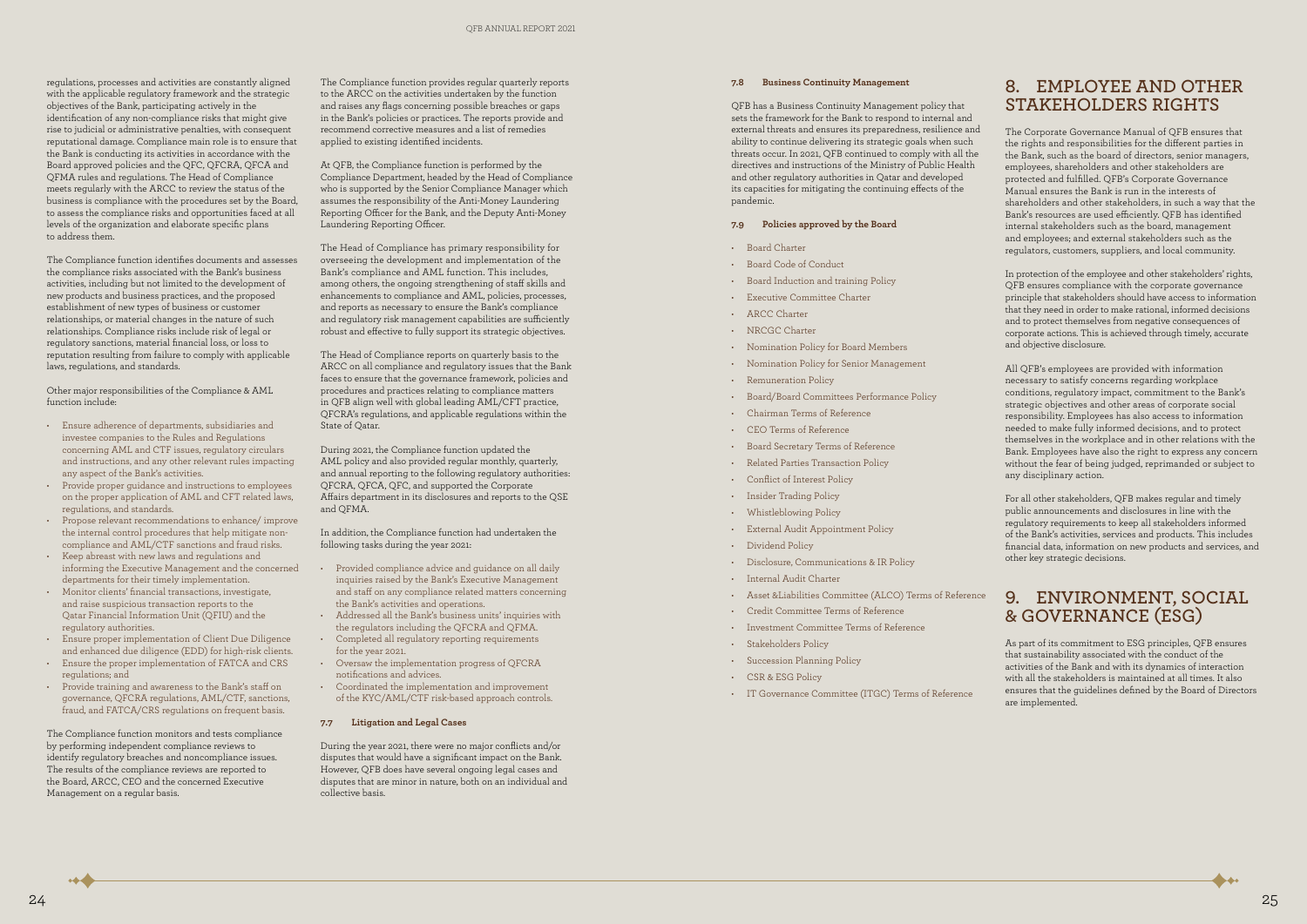QFB has in place a Corporate Social Responsibility & Environmental, Social, and Governance Policy which was approved by the Board to foster constructive relationships with the communities OFB operates within and provides the guidelines for its commitment to preserving the principles of ESG within its practical reach and under the supervision of the Board. In 2021, QFB employed a new Head of Marketing and Communications with a view to foster its ESG and CSR activities in the coming years as the Bank starts to grow and make profit.

#### **9.1 Corporate Social Responsibility (CSR)**

Pursuant to the Qatar Law No. 13 of 2008 and the related clarifications issued in 2012, as applicable to all Qatari listed shareholding companies with publicly traded shares, the Company is required to contribute 2.5% of its annual net profits to the state social and sports fund. Accordingly, the Bank will be contributing an amount of QAR 2.51 Million to the Social & Sports Fund of the Government of Qatar in 2021.

In October 2021, as part of the Bank's CSR policy, QFB partnered with several healthcare providers to promote Breast Cancer Awareness, which is a very crucial initiative, as early detection can result in the saving of many lives. In November 2021, the HR Department of the Bank launched an annual blood donation drive for volunteers within the organization in cooperation with Hamad Medical Corporation (HMC).

## **10. CORPORATE GOVERNANCE DISCLOSURES**

QFB has throughout 2021 complied with the disclosure requirements set out in the rules and regulations of the QFMA and the QSE, and particularly those stipulated under Article 25 of the QFMA Corporate Governance Code.

#### **10.1 Financial and Sensitive Information Disclosure to Qatar Exchange**

QFB ensured timely disclosure of its quarterly, semi-annual and annual financial as well as all key and sensitive decision taken by the Board and its subcommittees. This included the announcement of the capital structure change, appointment of new executive roles, launching of new investment

products, Board meeting dates, AGA and EGA invitations, agenda and resolutions, and other information with material impact on the performance of the Bank or with potential impact on the share price. **10.2 Website Disclosure** 

QFB continues to update its website to include information about the composition of the Board of Directors, Board Committees, Management and major shareholders holding 5% and above of the Bank's share capital. The Bank's Annual Reports and Corporate Governance reports can also be found on the Bank's website. As a general principle, QFB abstains to comment, affirmatively or negatively, on rumors, unless so requested by QSE or QFMA as a response to undisclosed material information, noting that no such incident happened during 2021.

#### **10.3 Speaking on behalf of the Bank**

QFB's Board has delegated the authority to speak publicly on behalf of the Bank to designated spokespersons. The procedures are well defined under the Disclosure, Communication and Investor Relations Policy of the Bank, which sets out the disclosure and transparency principles that the Bank has to comply with and the process to ensure that the Bank is protected against reputational risk and against any rumors or misstatements.

- adherence to Bank's policies;
- the safeguarding of its assets;
- the prevention and detection of frauds and errors;
- the accuracy and completeness of the accounting records;
- the timely preparation of reliable financial information; and
- compliance with applicable laws and regulations, including the QFMA's law and relevant legislations and the Governance Code for Companies & Legal Entities Listed on the Main Market issued by the QFMA's Board pursuant to Decision No. (5) of 2016.

 $\overline{1}$ 

#### **10.4 Whistleblowing Policy and Complaints Handling**

QFB Board approved a Whistleblowing Policy and delegated the ARCC with the authority to monitor the implementation of the policy. The ARCC has established a performance measurement schemes for the process adopted to receive complaints, monitor the number of complaints received, number of investigations, and time to resolve a complaint and the corrective action taken. The details of the whistleblowing process can be found in the Whistleblowing Policy of the Bank.

In 2021, the ARCC has reviewed the whistle-blowing process to ensure that no minor or serious concern were left without being properly handled and addressed by the Bank; noting that no material complaints or griefs were raised in 2021.

## **EXTERNAL AUDITORS REPORT ON CORPORATE GOVERNANCE**

#### **INDEPENDENT AUDITOR'S REPORT TO THE SHAREHOLDERS OF QATAR FIRST BANK L.L.C. (PUBLIC)**

Reporting on the Compliance with the Qatar Financial Markets Authority's Law and relevant legislations including the Governance Code for Companies & Legal Entities Listed on the Main Market

#### **Introduction**

In accordance with Article 24 of the Governance Code for Companies & Legal Entities Listed on the Main Market Issued by the Qatar Financial Markets Authority (QFMA) Board pursuant to Decision No. (5) of 2016, we have carried out a limited assurance engagement over the Board of Directors' assessment of compliance of Qatar First Bank L.LC. (Public) (the "Bank") with the QFMA's law and relevant legislations including the Governance Code for Companies & Legal Entities Listed on the Main Market as at 31 December 2021.

#### **Responsibilities of the Board of Directors and Those Charged with Governance**

The Board of Directors of the Bank is responsible for preparing the accompanying 'Annual Corporate Governance Report 2021' that covers at the minimum the requirements of Article 4 of the Governance Code for Companies & Legal Entities Listed on the Main Market issued by the QFMA's Board pursuant to Decision No. (5) of 2016 (the "Code").

In the Annual Corporate Governance Report 2021, the Board of Directors presents their statement on compliance with the QFMA's law and relevant legislations including the Code (the "Directors' Report").

In addition, the Board of Directors of the Bank is responsible for the design, implementation and maintenance of adequate internal controls that would ensure the orderly and efficient conduct of its business, including:

#### **Our Responsibilities**

Our responsibility is to issue a limited assurance conclusion on whether anything has come to our attention that causes us to believe that the "Board of Directors' Report on compliance with the QFMA's law and relevant legislations including the Code" do not present fairly, in all material respects, the Bank's compliance with the QFMA's law and relevant legislations including the Code, based on our limited assurance procedures.

We conducted our engagement in accordance with International Standard on Assurance Engagements 3000 (Revised) 'Assurance Engagements Other Than Audits or Reviews of Historical Financial Information' issued by the International Auditing and Assurance Standards Board ('IAASB'). This standard requires that we plan and perform our procedures to obtain limited assurance about whether anything has come to our attention that causes us to believe that the Board of Directors' statement of compliance with the QFMA law and relevant legislations including the Code, taken as a whole, is not prepared in all material respects in accordance with the Code.

The procedures performed in a limited assurance engagement vary in nature and timing from, and are less in extent than for, a reasonable assurance engagement. Consequently, the level of assurance obtained in a limited assurance engagement is substantially lower than the assurance that would have been obtained had a reasonable assurance engagement been performed. We did not perform any additional procedures that would have been required if this were to be a reasonable assurance engagement.

Our limited assurance procedures comprise mainly of inquiries of management to obtain an understanding of the processes followed to identify the requirements of the QFMA law and relevant legislations including the Code (the "Requirements"); the procedures adopted by management to comply with these Requirements; and the methodology adopted by management to assess compliance with these Requirements. When deemed necessary, we observed evidences gathered by management to assess compliance with the Requirements.

Our limited assurance procedures do not involve assessing the qualitative aspects or effectiveness of the procedures adopted by management to comply with the Requirements. Therefore, we do not provide any assurance as to whether the procedures adopted by management were functioning effectively to achieve the objectives of the QFMA's law and relevant legislations, including the Code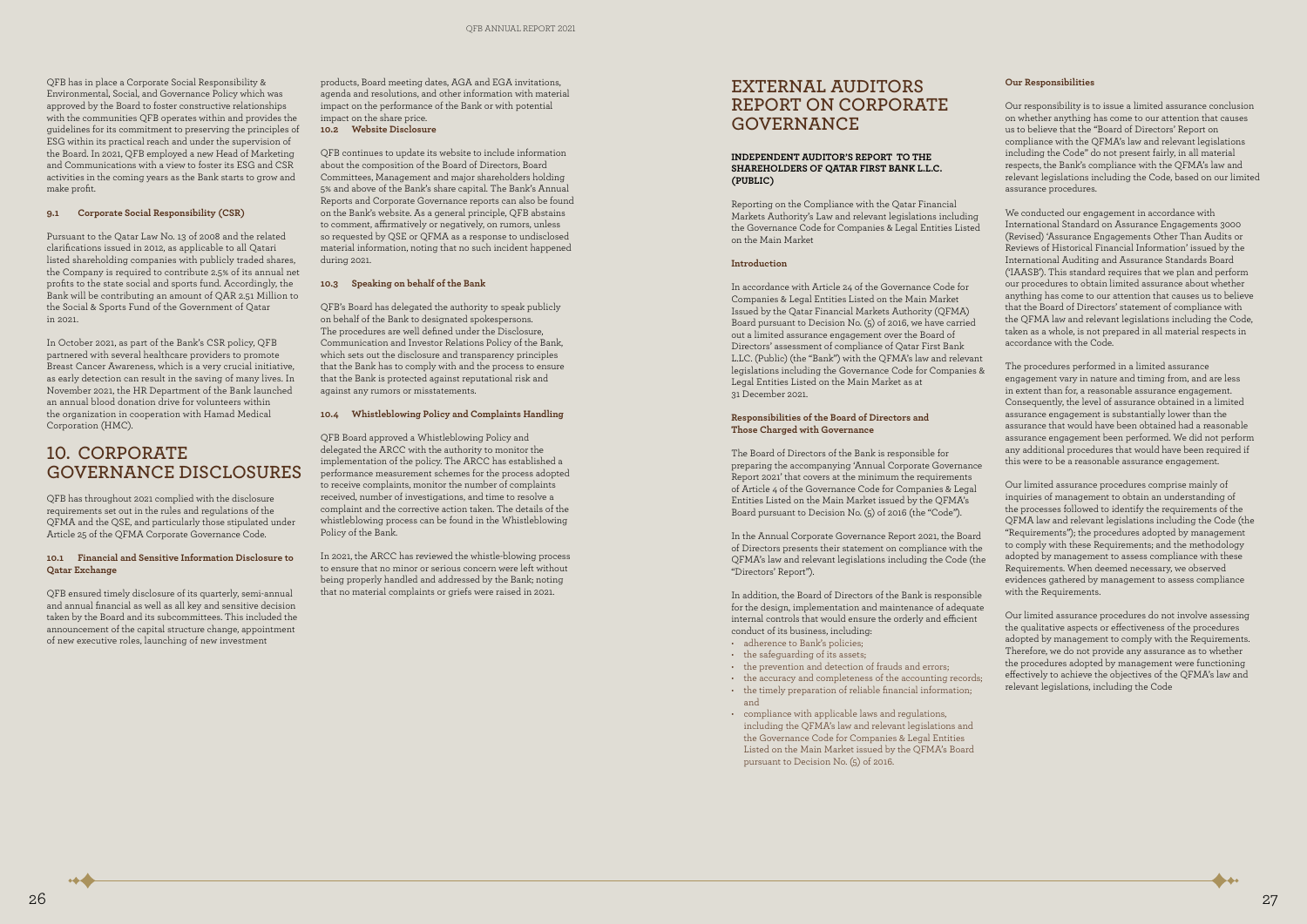#### **Inherent Limitations**

Non-financial information is subject to more inherent limitations than financial information, given the characteristics of the subject matter and the methods used for determining such information.

Many of the procedures followed by entities to adopt governance and legal requirements depend on the personnel applying the procedure, their interpretation of the objective of such procedure, their assessment of whether the compliance procedure was implemented effectively, and in certain cases would not maintain audit trail. It is also noticeable that the design of compliance procedures would follow best practices that vary from one entity to another and from one country to another, which do not form a clear set of criteria to compare with.

#### **Our Independence and Quality Control**

In carrying out our work, we have complied with the independence and other ethical requirements of the International Code of Ethics for Professional Accountants (including International Independence Standards) ("IESBA code") issued by the International Ethics Standards Board for Accountants, which is founded on fundamental principles of integrity, objectivity, professional competence and due care, confidentiality and professional behaviour and the ethical requirements that are relevant in the State of Qatar. We have fulfilled our other ethical responsibilities in accordance with these requirements and the IESBA Code.

Our firm applies International Standard on Quality Control 1 and accordingly maintains a comprehensive system of quality control including documented policies and procedures regarding compliance with ethical requirements, professional standards and applicable legal and regulatory requirements.

#### **Other information**

The Board of Directors are responsible for the other information. The other information comprises the information included in the Bank's Annual Corporate Governance Report 2021, but does not include the Directors' Report on compliance with QFMA's law and relevant legislations including the Code, and our report thereon.

Our conclusion on the Directors' Report does not cover the other information and we do not and will not express any form of assurance conclusion thereon. We have been engaged by the Bank to provide a separate reasonable assurance report on the Management's Report on Internal Control Framework over Financial Reporting, included within the other information.

In connection with our engagement of the Directors' report, our responsibility is to read the other information identified above and, in doing so, consider whether the other information is materially inconsistent with the Directors' report or our knowledge obtained in the engagement, or otherwise appears to be materially misstated.

If, based on the work we have performed, on the other information that we obtained prior to the date of this report, we conclude that there is a material misstatement of this other information, we are required to report that fact. We have nothing to report in this regard.

When we read the complete Annual Corporate Governance Report 2021, if we conclude that there is a material misstatement therein, we are required to communicate the matter to those charged with governance

#### **Conclusion**

Based on our limited assurance procedures, nothing has come to our attention that causes us to believe that the Board of Directors' report on compliance with QFMA's law and relevant legislations including the Code do not present fairly, in all material respects, the Bank's compliance with the QFMA's law and relevant legislations including the Code.

Ahmed Saged

Ahmed Sayed of Ernst & Young Auditor's Registration No. 326

Doha, State of Qatar Date: 15 March 2022

## **EXTERNAL AUDITORS REPORT ON INTERNAL CONTROLS OVER FINANCIAL REPORTING**

#### **INDEPENDENT ASSURANCE REPORT TO THE SHAREHOLDERS OF QATAR FIRST BANK L.L.C. (PUBLIC)**

Reporting on the Description of the Processes and Internal Controls and Suitability of the Design, Implementation and Operating Effectiveness of Internal Controls over Financial Reporting

#### **Introduction**

In accordance with Article 24 of the Governance Code for Companies & Legal Entities Listed on the Main Market Issued by the Qatar Financial Markets Authority ("QFMA") Board pursuant to Decision No. (5) of 2016, we have carried out a reasonable assurance engagement over the Board of Directors' description of the processes and internal controls and assessment of suitability of the design, implementation and operating effectiveness of Qatar First Bank L.L.C. (Public) (the "Bank's") and its subsidiaries (together referred to as the "Group's") internal controls over financial reporting as at 31 December 2021.

#### **Responsibilities of the Board of Directors and Those Charged with Governance**

The Board of Directors of the Bank is responsible for preparing the accompanying Management's Report on Internal Control over Financial Reporting that covers at the minimum the requirements of Article 4 of the Governance Code for Companies & Legal Entities Listed on the Main Market issued by the QFMA's Board pursuant to Decision No. (5) of 2016 (the 'Code').

The Board of Directors present in their Annual Corporate Governance Report 2021, the Management's Report on Internal Control over Financial Reporting, which includes:

- the Board of Directors' assessment of the suitability of design, implementation and operating effectiveness of internal control framework over financial reporting;
- the description of the process and internal controls over financial reporting for the processes of treasury, private equity investments, private banking, human resources and payroll, general ledger and financial reporting and entitylevel controls;
- the control objectives; identifying the risks that threaten the achievement of the control objectives;
- designing and implementing controls that are operating effectively to achieve the stated control objectives; and
- identification of control gaps and failures; how they are remediated; and procedures set to prevent such failures or to close control gaps.

The Board of Directors is responsible for establishing and maintaining internal financial controls based on the criteria of framework issued by the Committee of Sponsoring Organizations of the Treadway Commission ("COSO framework").

These responsibilities include the design, implementation, operation and maintenance of adequate internal financial controls that if operating effectively would ensure the orderly and efficient conduct of its business, including:

- adherence to Bank's policies;
- the safeguarding of its assets;
- the prevention and detection of frauds and errors;
- the accuracy and completeness of the accounting records;
- the timely preparation of reliable financial information; and
- compliance with applicable laws and regulations, including the QFMA's law and relevant legislations and the Governance Code for Companies & Legal Entities Listed on the Main Market issued by the QFMA's Board pursuant to Decision No. (5) of 2016.

#### **Our Responsibilities**

Our responsibilities are to express a reasonable assurance opinion on the fairness of the presentation of the "Board of Directors' description and on the suitability of the design, implementation and operating effectiveness of the Bank's internal controls over financial reporting of Significant Processes" presented in Management's Report on Internal Controls over Financial Reporting in the Annual Corporate Governance Report 2021 to achieve the related control objectives stated in that description based on our assurance procedures.

We conducted our engagement in accordance with International Standard on Assurance Engagements 3000 (Revised) 'Assurance Engagements Other Than Audits or Reviews of Historical Financial Information' issued by the International Auditing and Assurance Standards Board ('IAASB'). This standard requires that we plan and perform our procedures to obtain reasonable assurance about whether the Board of Directors' description of the processes and internal controls over financial reporting is fairly presented and the internal controls were suitably designed, implemented and operating effectively, in all material respects, to achieve the related control objectives stated in the description.

An assurance engagement to issue a reasonable assurance opinion on the description of the processes and internal controls and the design, implementation and operating effectiveness of internal controls over financial reporting at an organization involves performing procedures to obtain evidence about the fairness of the presentation of the description of the processes and internal controls and the suitability of design, implementation and operating effectiveness of the controls. Our procedures on internal